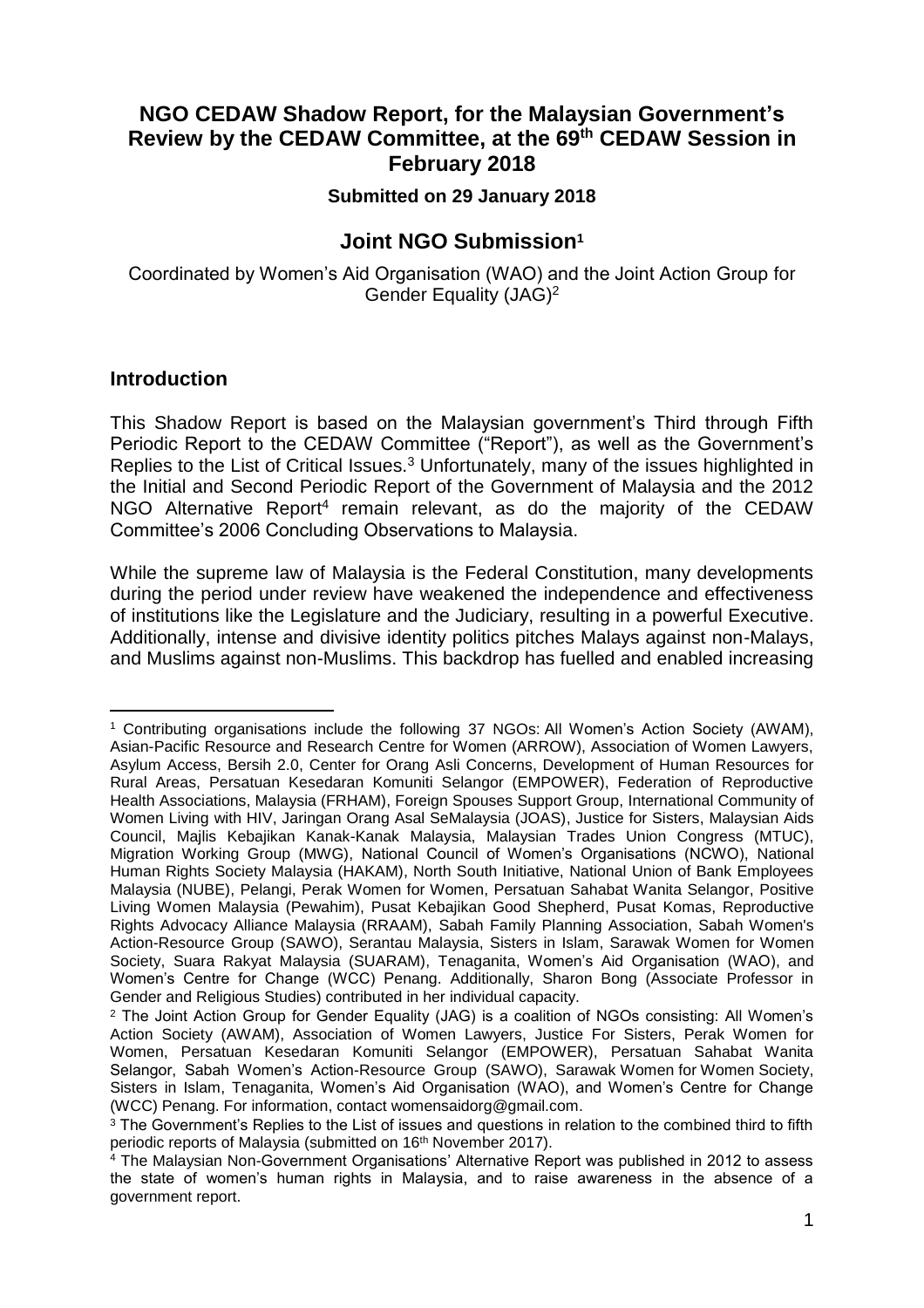religious conservatism and repression of those who speak out against human rights violations.

Patriarchal interpretations of Islamic laws and public policies continue to be enforced, which block progressive legislative amendments aimed at upholding the rights of women and minorities. Collaboration between state and non-state actors pushing for conservative public policies have affected Muslims and non-Muslims alike.

While the ruling coalition no longer has two-thirds majority – needed to amend the Federal Constitution – it still can pass laws very quickly, with minimal debate. Attacks against human rights defenders, especially women human rights defenders, are often framed within a purportedly religious perspective. For example, members of the NGO Sisters In Islam constantly have to defend their freedom of association, speech, and expression. Their publications have been banned, and a fatwa was issued against them alleging that they have deviated from Islam's teachings.

This report, which highlights obstacles to the full enjoyment of women's rights in Malaysia, should be viewed in this broader context.

## **Reservations**

- a) We commend the government on **lifting its reservations to CEDAW Articles 5(a), 7(b), and 16(2)**. However, little has been done to achieve the intent of these Articles.
- b) The government **has not removed its reservations to CEDAW Articles: 9(2), 16(1)(a), 16(1)(c), 16(1)(f), and 16(1)(g).** The government has not given any indication it intends to remove these reservations. In its Report, the government continues to justify the reservations as contextual and falling within the scope of Islamic Law.

# **Article 1: Definition of discrimination**

1.1 The CEDAW Committee recommended in 2006 that Malaysia incorporate the definition of both direct and indirect discrimination into the Federal Constitution (FC) and/or other appropriate national legislation. However, while discrimination has been defined in common law (see 2.1), the government has not defined discrimination in the FC or in legislation.

### *Recommendations*

1. Incorporate definition of discrimination under Article 1 of CEDAW in the body of the Federal Constitution or through gender equality legislation.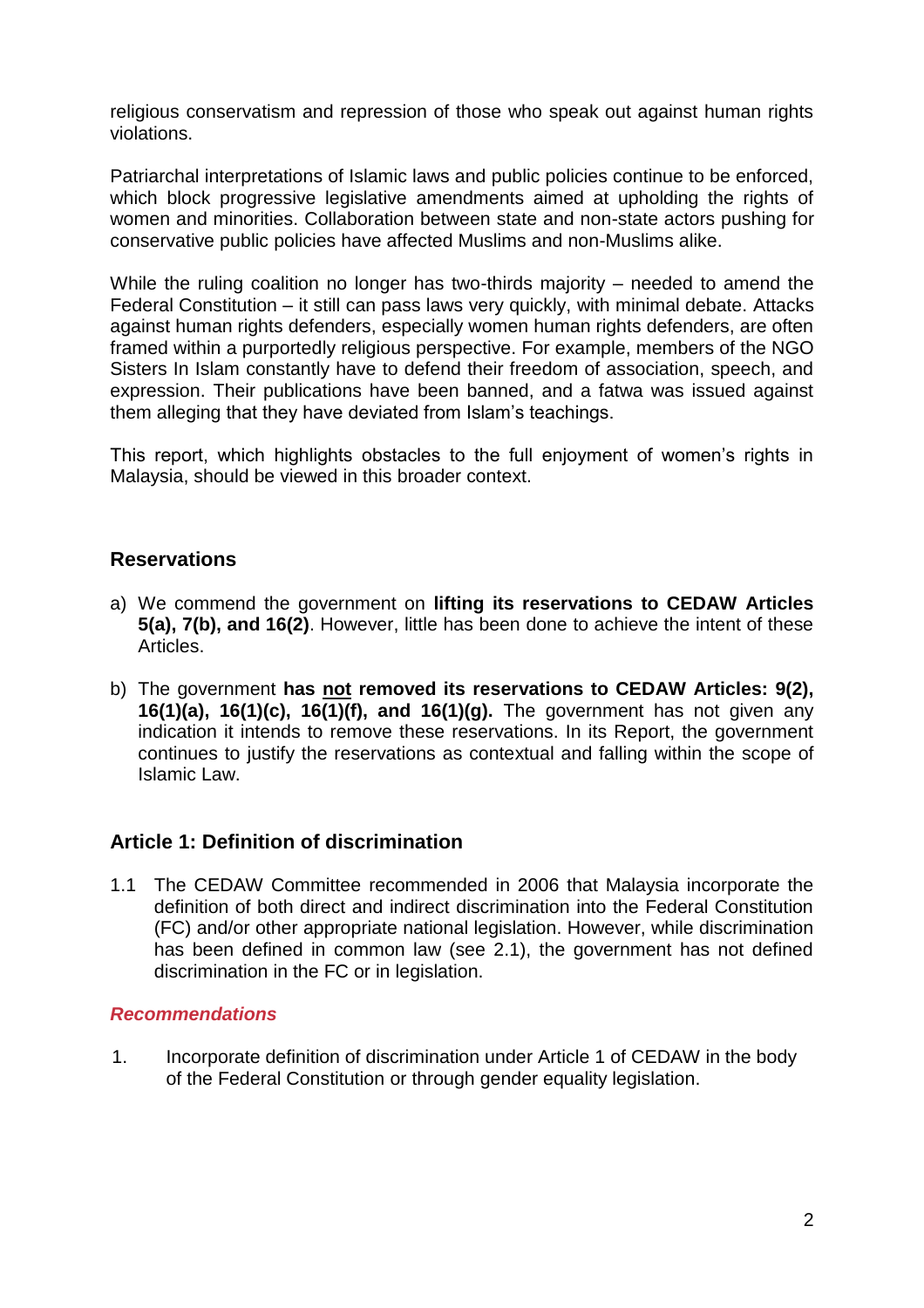## **Article 2: Eliminating discrimination in the law**

- 2.1 Article 8(2) of the Federal Constitution prohibits discrimination on the basis of gender. In the 2012 case, *Noorfadilla binti Ahmad Saikin v Chayed bin Basirun and Ors* (*Noorfadilla*), the court accepted the definition of 'discrimination against women' in Article 1 of CEDAW. It also held that CEDAW has the force of law in Malaysia.
	- 2.1.1 However, in the 2014 case, *AirAsia Berhad v Rafizah Shima binti Mohamed Aris (Air Asia)*, where an airline terminated a trainee due to her pregnancy, the Court found that Article 8(2) had not been violated. *Air Asia* **reversed the finding in** *Noorfadilla* **that CEDAW had the force of law in Malaysia, but the definition of 'discrimination against women' as defined in** *Noorfadilla***, remains intact**.
	- 2.1.2 Despite this, the efficacy of Article 8(2) in protecting against gender discrimination has been limited by **the courts' interpretation that 8(2) does not apply to discrimination by private actors**. <sup>5</sup> This distinction between state and private actors hampers the full enjoyment of women's rights. The government must fully implement its duty of due diligence when it comes to acts and omissions of private actors.
	- 2.1.3 The government in its Report stated that there is no 'cogent reason to review the definition of discrimination in the FC,' nor a need for specific national legislation to provide such definition.
	- 2.1.4 Positively, the Ministry of Women, Family, and Community Development has taken steps to formulate a Gender Equality Act.<sup>6, 7</sup>
- 2.2 The **Attorney General's Chambers (AGC) has pursued actions contrary to the fulfilment of women's rights**. In *Noorfadilla*, <sup>8</sup> where a public school teacher trainee's contract was revoked because she was pregnant, the AGC argued that there was no discrimination. The AGC also defended stateadministered Syariah laws prohibiting 'cross-dressing,' arguing that moral

 5 In the cases of Beatrice and Air Asia, the discriminating parties were public listed companies whereas it was the Education Department (a public authority) that discriminated against Noorfadilla. "The High Court erred in law and facts in not following the Federal Court's decision in Beatrice's case. It was clear the agreement between the appellant and the respondent was a lawful contract between private parties. Beatrice's case essentially stipulated that constitutional law, as a branch of public law, only addressed the contravention of an individual's right by a public authority." Malayan Law Journal Reports/2014/Volume 5/AirAsia Bhd v Rafizah Shima bt Mohamed Aris- [2014] 5 MLJ318 – 3 July 2014. The Court of Appeal in *AirAsia Berhad v Rafizah Shima binti Mohamed Aris* relied on the Federal Court's decision in *Beatrice AT Fernandez v Sistem Penerbangan Malaysia & Anor* [2005] 2 CLJ 713

<sup>6</sup> The Minister of Women, Family and Community Development announced in Parliament that her Ministry was formulating a Gender Equality Act. (See "Minister now says Gender Equality Act in the works." Malay Mail Online. 2 November 2016. Available at: http://www.themalaymailonline.com/malaysia/article/minister-now-says-gender-equality-act-in-theworks)

 $7$  According to the Government's Replies to the List of Issues, the Ministry is working on drafting the gender equality bill, with plans for further consultative workshops with other government agencies and stakeholders. (See Government's Replies to List of Issues, page 2)

<sup>8</sup> *Noorfadilla binti Ahmad Saikin v Chayed bin Basirun and Ors (2012)*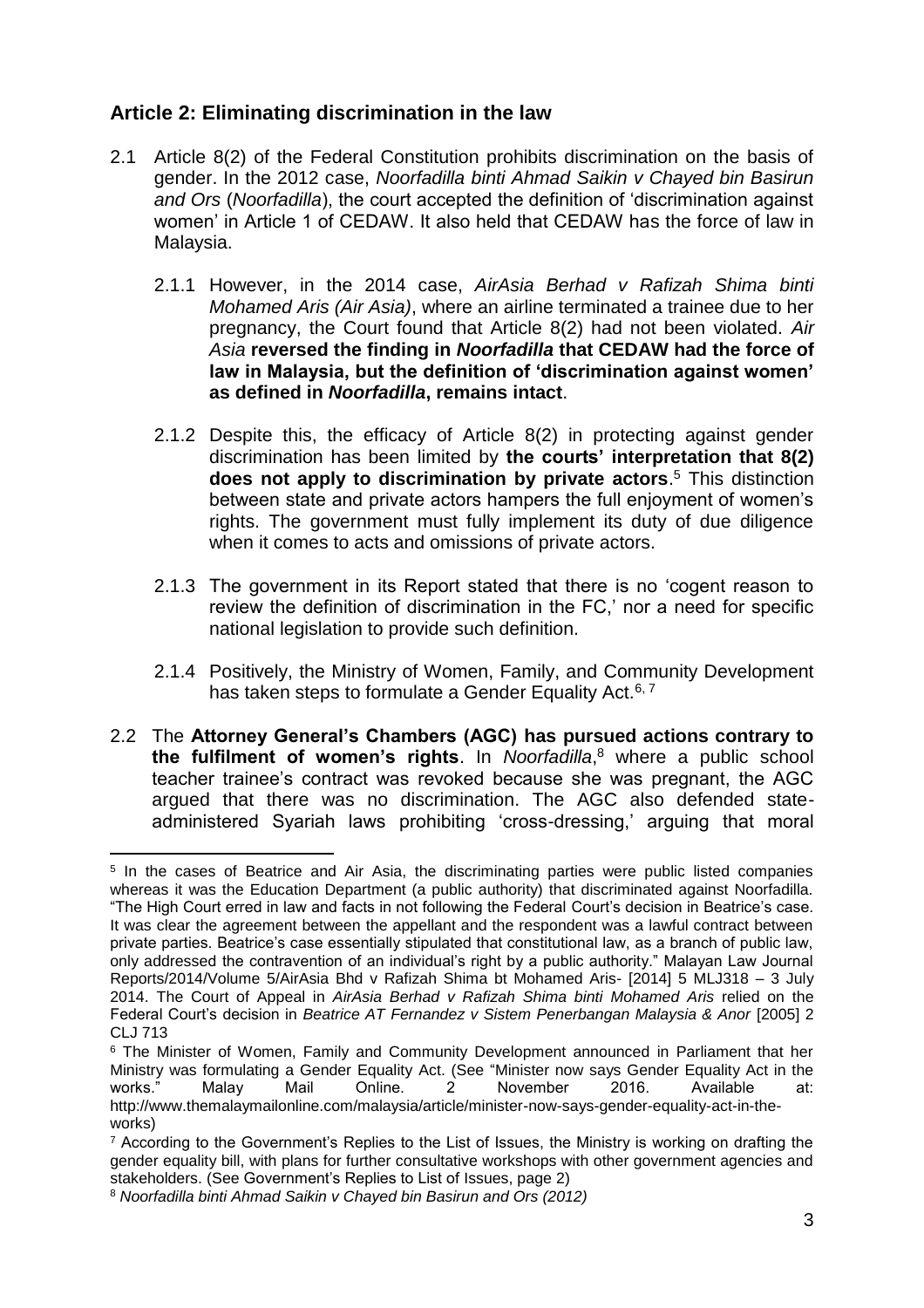policing by authorities must continue and that transgenders are not legally recognised in the country.<sup>9</sup>

- 2.3 **Even the positive impact of** *Noorfadilla***—in which the Court found that the termination of Noorfadilla's employment based on pregnancy constituted discrimination—was diminished when the government appealed, and the Court's initial award of RM300,000 was subsequently reduced to RM30,000.<sup>10</sup>** The government's appeal and the court's reduction of the damages award to 'prevent profiteering' undermined what appeared to be the judiciary's commitment to implement CEDAW and eliminate discrimination.
- 2.4 Although Article 8(2) of the FC was amended in 2001 to include gender as a prohibited ground for discrimination, **this was not accompanied by a comprehensive review of all laws,** including provisions within the FC which continue to be discriminatory.
- 2.5 The **Penal Code contains several discriminatory provisions**, including: Sections: 498, which criminalises the act of enticing a married woman; 375, which includes an exception that permits marital rape; and 377CA, which considers rape with a body part other than the penis, or rape with an object, to be sex "against the order of nature" rather than rape.<sup>11</sup> **It was the narrow definition of rape that led to an absurd and unjust outcome in the case of**  *Bunya Anak Julong v PP* **(the 'finger rape case').<sup>12</sup>**
- 2.6 Transgender women are at constant risk of arrest based on gender identity and expression. All states and the Federal Territories in Malaysia prohibit male persons 'posing as a woman' via their respective Syariah criminal laws.13,14 **In a landmark decision in 2014, the Court of Appeal unanimously held that a state law which prohibited men from dressing as women was unconstitutional, and therefore void.<sup>15</sup> However, the victory was short-**

l <sup>9</sup> Statement by the Senior Federal Counsel, Attorney General's Chambers, *In the High Court in Malaya at Seremban, In Negeri Sembilan Darul Khusus, Malaysia, Application for Judicial Review No. 13-1-2011. In the matter of section 66 of the Syariah Criminal (Negeri Sembilan) Enactment 1992*. 8 April 2011. paragraph 4.21.

 $^{\text{10}}$  "To prevent profiteering, court slashes woman's gender equality case award by 90pc." The Malay Mail Online. 17 February 2016. Available at: http://www.themalaymailonline.com/malaysia/article/toprevent-profiteering-court-slashes-womans-gender-equality-case-award-by#sthash.ybwtHQMB.dpuf

<sup>11</sup> In the amendments to the Penal Code that were tabled in April 2017, the definition of rape remained the same and it was only Section 377CA, on "Sexual connection by object" that was amended to include "or *any part of the body, except the penis". (*See Act A1536 Penal Code (Amendment) Act 2017. Available at:

http://www.federalgazette.agc.gov.my/outputaktap/aktaBI\_20170602\_ActA1536BI.pdf)

<sup>12</sup> In this case, a 60 year-old man was acquitted of four counts of rape of a child in the state of Sarawak. Despite the fact that the child became pregnant as a result of the rape, the defence was raised—and accepted by the Court—that the man had impregnated the girl with his fingers, and not through sexual intercourse, and so it was not rape. (See Criminal Appeal No. Q-09-212-08/2014. Available at: [http://www.kehakiman.gov.my/directory/judgment/file/Q-09-212-08-2014.pdf\)](http://www.kehakiman.gov.my/directory/judgment/file/Q-09-212-08-2014.pdf)

<sup>&</sup>lt;sup>13</sup> Between 2008-2012, 794 cases of arrest in relation to 'posing as a woman' were reported by the state Islamic departments and JAKIM.

<sup>&</sup>lt;sup>14</sup> There are two iterations of this law: nine out of the 14 states prohibit male persons posing as a woman in public spaces 'for immoral purposes,' while five other states do not include immoral purposes. In four states in Malaysia, a woman posing as a man is an offence.

<sup>15</sup> "The Transgender Case: A Summary." Loyar Burok. 9 October 2015. Available at: http://www.loyarburok.com/2015/10/09/transgender-case-summary/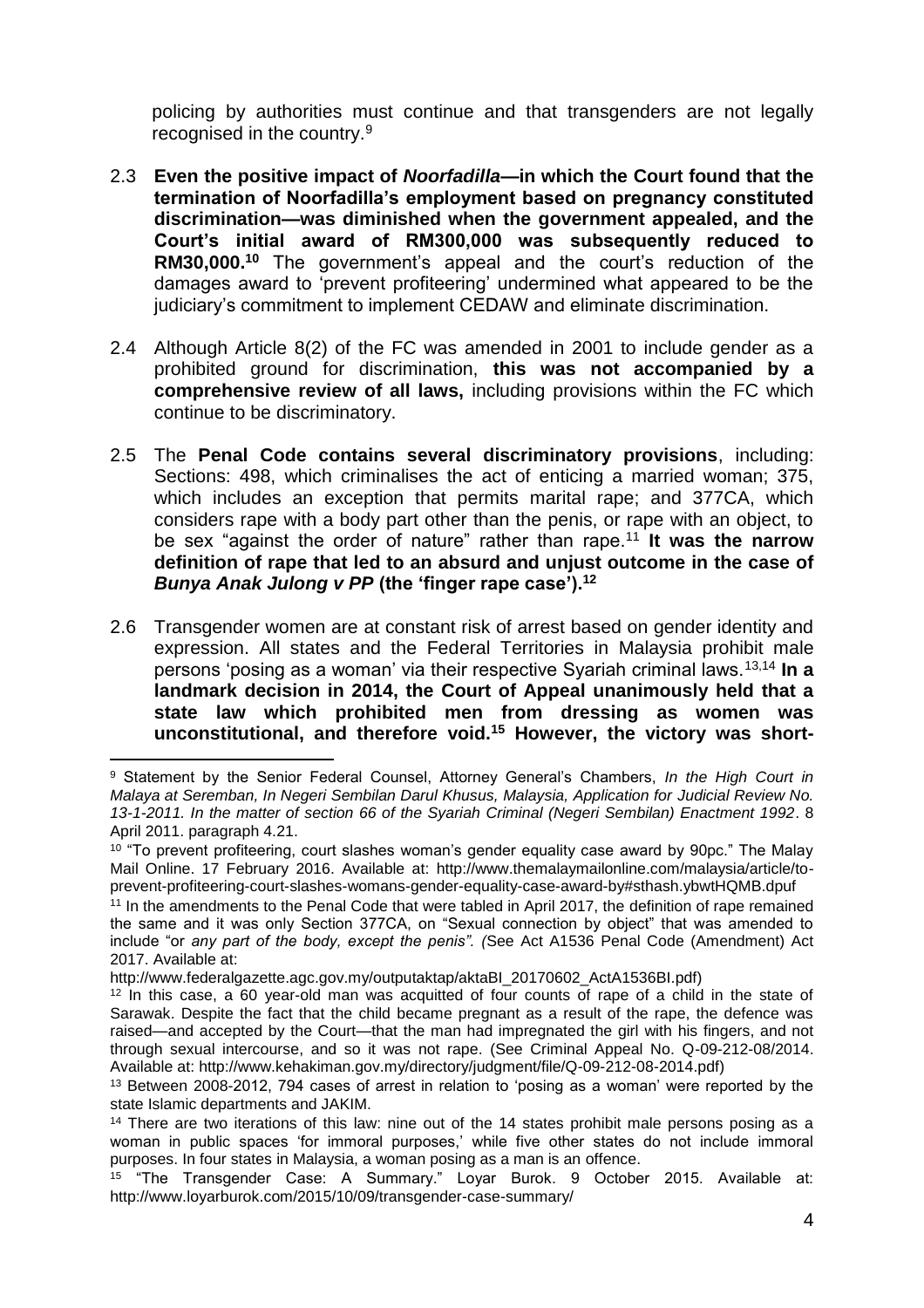**lived** as the government was granted leave to appeal, and the ruling was subsequently overturned on a procedural technicality.<sup>16</sup>

2.7 Syariah laws in states and Federal Territories<sup>17</sup> criminalise same-sex sexual **relations for women (***musahaqah***) <sup>18</sup> and men (***liwat***).<sup>19</sup>** 13 cases of *musahaqah* were reported between 2009-2012.<sup>20</sup> In 2014, a couple was arrested in a hotel raid and investigated under Section 26 of Johor's Syariah Criminal Offences Enactment 1997.<sup>21</sup>

### *Recommendations*

- 2. Ensure that **CEDAW and related domestic legislation are made an integral part of legal education and the training** of judicial officers, including judges, lawyers and prosecutors.
- 3. Review and repeal laws that discriminate against women, and laws that criminalise persons based on gender identity, gender expression and sexual orientation.
- 4. Ensure government actors do not actively breech the rights of trans women through arbitrary arrests, detention, violence, and other forms of discrimination.

### **Article 3: Measures to promote equality**

- 3.1 There is a National Policy on Women, and associated National Action Plan; however, many of the goals have not been achieved.<sup>22,23</sup>
- 3.2 The Government committed to implement the Sustainable Development Goals (SDG), including Goal 5 on gender equality. Ministries, departments, agencies,

<sup>19</sup> 10 states and the Federal Territory criminalise *liwat*.

l <sup>16</sup> On 8 October 2015, the Federal Court overturned the landmark Court of Appeal ruling on a procedural technicality, stating that the three trans women should have brought their case directly to the country's highest court because it involved the Constitution. (See Lavers, Michael. "Top Malaysia court overturns landmark trans rights ruling." Washington Blade. 8 October 2015. Available at: http://www.washingtonblade.com/2015/10/08/malaysia-high-court-overturns-landmark-trans-rightsruling/)

<sup>&</sup>lt;sup>17</sup> For example, see Act 599 Syariah Criminal Offences (Federal Territories Act). Available at: http://www.agc.gov.my/agcportal/uploads/files/Publications/LOM/EN/Act%20559%20-

<sup>%20</sup>Syariah%20Criminal%20Offences%20(Federal%20Territories)%20Act%201997.pdf

<sup>18</sup> 12 Malaysian states and the Federal Territories criminalise *musahaqah.* Only Pahang does not.

<sup>20</sup> JAKIM Strategic Plan for 2015-2019, page 23. Available at: https://www.islam.gov.my/mengenaijakim/profil-jakim/pelan-strategik

<sup>21</sup> "Malaysia Religious Police Raid Hotel, Arrest Two Women Sharing Room." The Rainbow Hub. 8 September 2014. Available at: http://www.therainbowhub.com/malaysia-religious-police-raid-hotelarrest-two-women-sharing-room/

<sup>&</sup>lt;sup>22</sup> The National Policy was formulated in 1989, and the subsequent action plan developed in 1997. In 2008, feedback was provided to the Ministry of Women, Family and Community Development about the Policy by a coalition of women's groups, including that the policy and action plan do not link targets with specific and comprehensive strategies, methods, timeframes and responsible agencies.

<sup>&</sup>lt;sup>23</sup> The Government noted in its Replies to the List of Issues that the policy is currently being reviewed with the United Nations Development Programme.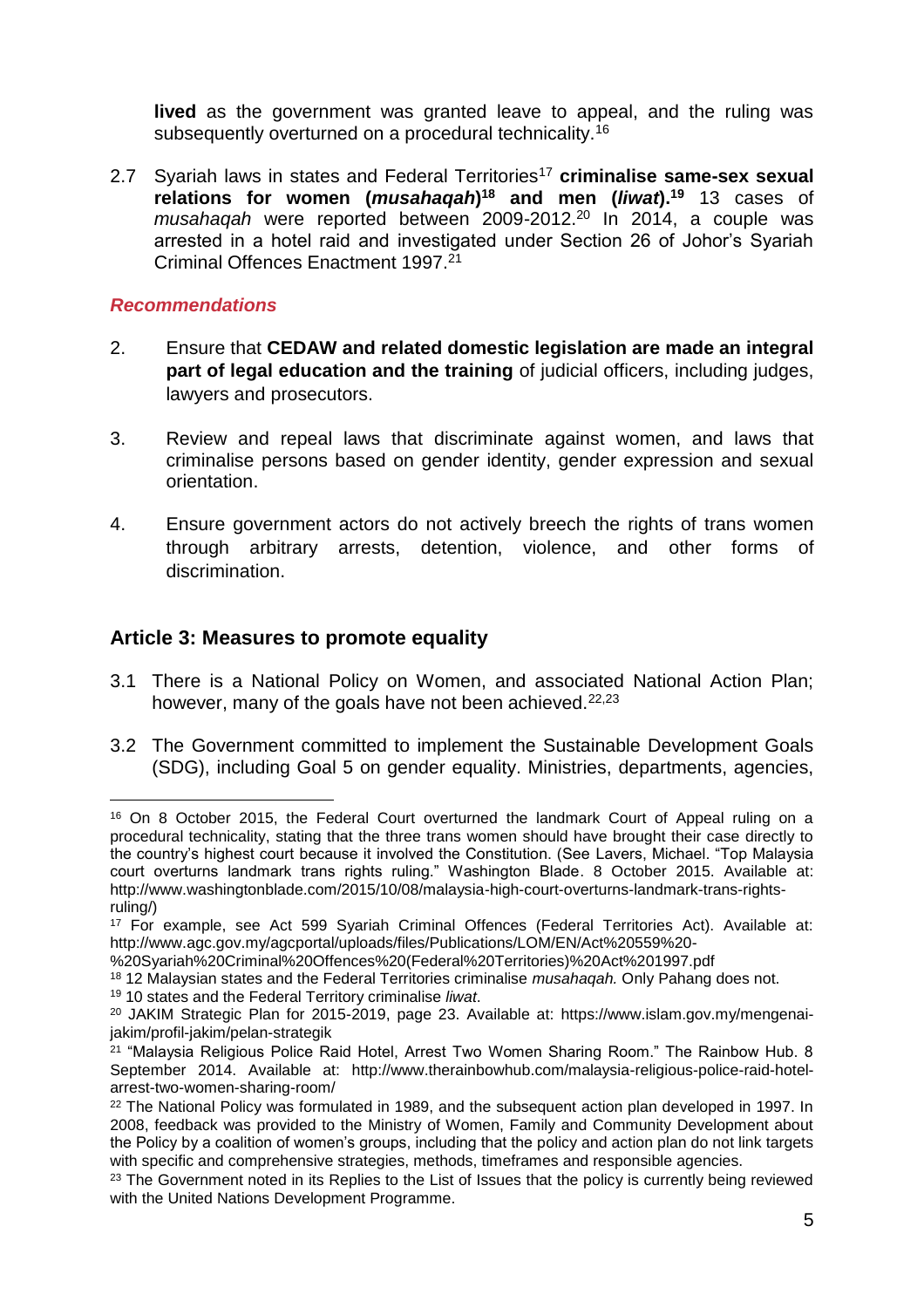CSO coalitions, UN bodies, and professional unions were brought together to form Malaysia's SDG Steering Committee. The Government also participated in a Voluntary National Review at the High-Level Political Forum in July 2017. However, the result of this effort is unclear. A key output of the process, "Malaysia's Roadmap to implement the 2030 Agenda" has not been finalised and shared with the public or civil society.

- 3.3 A pilot project launched in 2003 to incorporate **gender-sensitive budgets into the national budgeting system has yet to be implemented** as a government policy.<sup>24</sup>
- 3.4 Malaysia has **not ratified the optional protocol** to CEDAW.

### *Recommendations*

- 5. There must be a clear timeframe to **enact a Gender Equality Act** that follows CEDAW standards. The Act should:
	- Prohibit gender discrimination, including intersectional discrimination, and help achieve gender equality
	- Incorporate CEDAW into domestic law
	- Mainstream gender equality into public policies and state machinery
	- Establish institutions to facilitate fulfilment of gender equality
- 6. Ensure **gender-responsive budgeting** is implemented, and is monitored and evaluated for impact on gender equality.
- 7. Ensure systematic **monitoring and evaluation of the National Policy on Women and National Action Plan for the Advancement of Women**; strengthen institutional mechanisms through training, monitoring, and evaluating gender mainstreaming programmes in government agencies.

# **Article 4: Temporary special measures**

4.1 The government has made limited use of temporary special measures, and where it has used them, has not developed specific guidelines or concrete plans for their implementation, monitoring, and evaluation.<sup>25</sup>

 $\overline{a}$  $24$  The gender-sensitive budget pilot project launched in 2003 has failed to be implemented within the identified 5 pilot Ministries and beyond into the overall institutional structure. This is despite the various Treasury Call Circulars indicating the importance of gender mainstreaming.

 $25$  For example, the 10th Malaysia Plan is vague about the government's efforts to increase the participation of women in decision-making positions to at least 30%. In the 11th Malaysia Plan (2016- 2020), the PM announced strategies being set to increase women's participation in the labour force by 59% by the year 2020; in the political arena however, more special measures are still in dire need. (See "Women must be accepted as equal partners and drivers of nation's growth, says Najib." NST. 4 December 2017. Available at: https://www.nst.com.my/news/nation/2017/12/310596/women-must-beaccepted-equal-partners-and-drivers-nations-growth-says)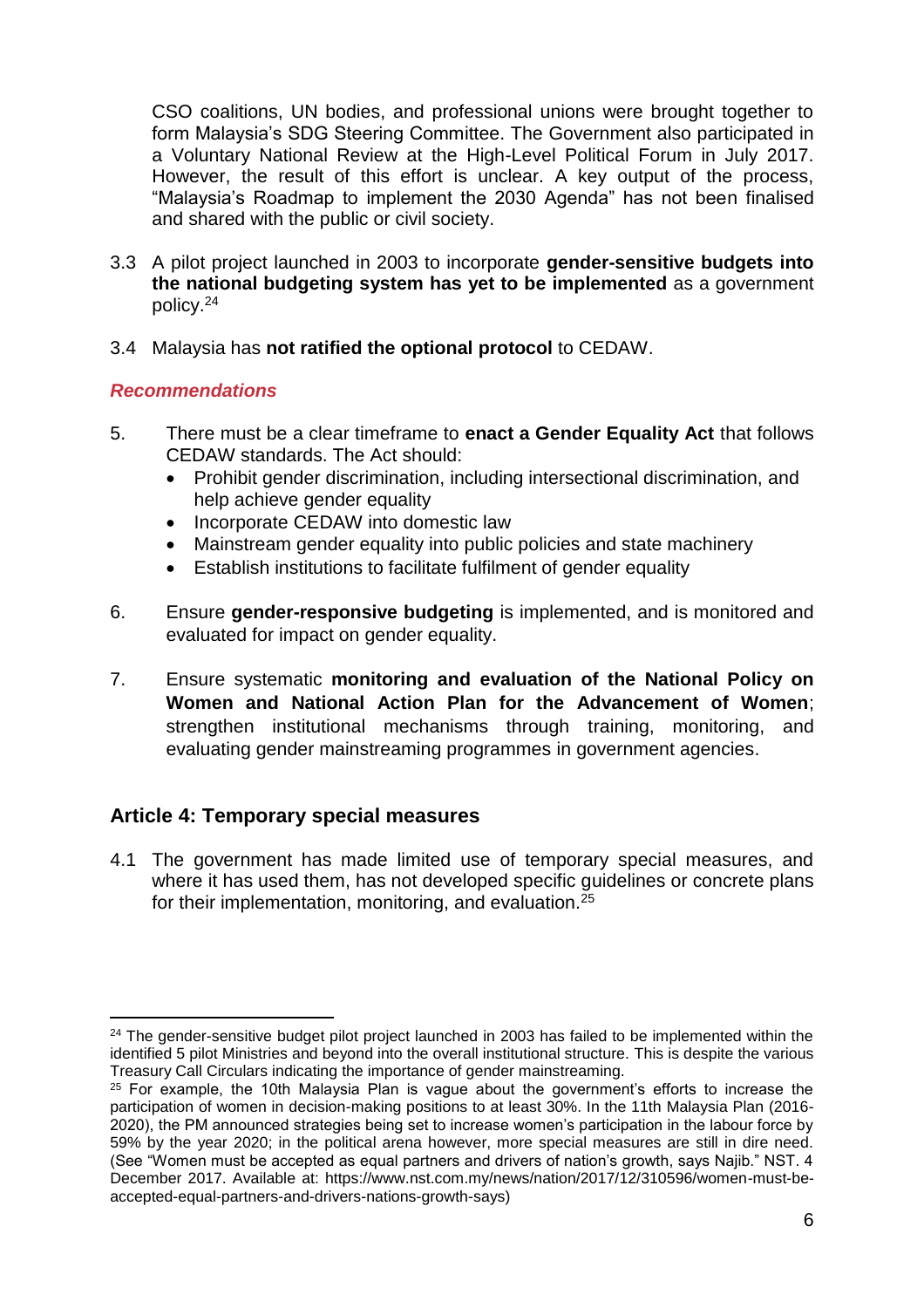8. Use temporary special measures to increase not only the percentage of women participating in the labour force, but to facilitate increase representation of women in management and decision-making positions in the private sector.

### **Article 5: Gender stereotypes and discriminatory customs and practices**

- 5.1 **Government rhetoric often reinforces gender stereotypes** and women's role as the primary caregivers. While encouraging employers to offer part-time work and flexible arrangements is welcomed, the **government rarely encourages fathers to take on** childcare and housework more equally.<sup>26</sup>
- 5.2 The National Fatwa Council declared a series of *fatwas* **limiting the rights of women to bodily integrity**. There is a *fatwa* making circumcision for girls obligatory, a *fatwa* against *pengkids* (persons assigned female at birth who exist along the trans masculine and gender fluid spectrum) and a *fatwa* against women who shave their heads, and a fatwa that prohibits gender affirmation surgeries for trans people. Although these *fatwas* have not been gazetted, and are therefore not legally binding, the attempt to control Muslim women's bodily integrity is concerning.
- 5.3 A fatwa was issued against the women's human rights NGO **Sisters in Islam (SIS)**, declaring that SIS subscribed to liberalism and religious pluralism, and thus deviated from the teachings of Islam.<sup>27</sup> <sup>28</sup>
- 5.4 **Moral policing,** by religious enforcement officers and the police, on the basis of religious values attempts to regulate the private lives of citizens and open them up to abuse, selective prosecution, and victimisation, especially for marginalised groups.

 $\overline{a}$ <sup>26</sup> In speaking about maternity leave during his Budget 2011 speech, Prime Minister Najib stated that, "The Government is concerned with the career prospects and welfare of female civil servants as they need to take care of their families." (See "Female civil servants can take up to 90 days maternity leave.*,"* The Star. 16 October 2010.)

<sup>&</sup>lt;sup>27</sup> "Sisters in Islam's case against fatwa goes back to High Court." The Star Online. 2 March 2017. Available at: http://www.thestar.com.my/news/nation/2017/03/02/sisters-in-islam-allowed-appealagainst-deviasion-ruling/#YTXKL3IoqgiRTQap.99

<sup>&</sup>lt;sup>28</sup> On 31 October 2014, SIS filed a judicial review application arguing that the contested fatwa allows for any publications deemed to be 'liberal and plural' to be banned and seized, and further calls for any form of social media that promotes such content to be monitored and restricted by the Malaysian Communications and Multimedia Commission (MCMC). A preliminary objection was brought citing Article 121(1A) of the Federal Constitution, which articulates that the civil courts have no authority on matters that are within the jurisdiction of the Syariah court, and the High Court upheld this objection on 24 June 2016. However, the Court of Appeal subsequently disagreed with the High Court's ruling, and SIS will be allowed to challenge the fatwa in civil court.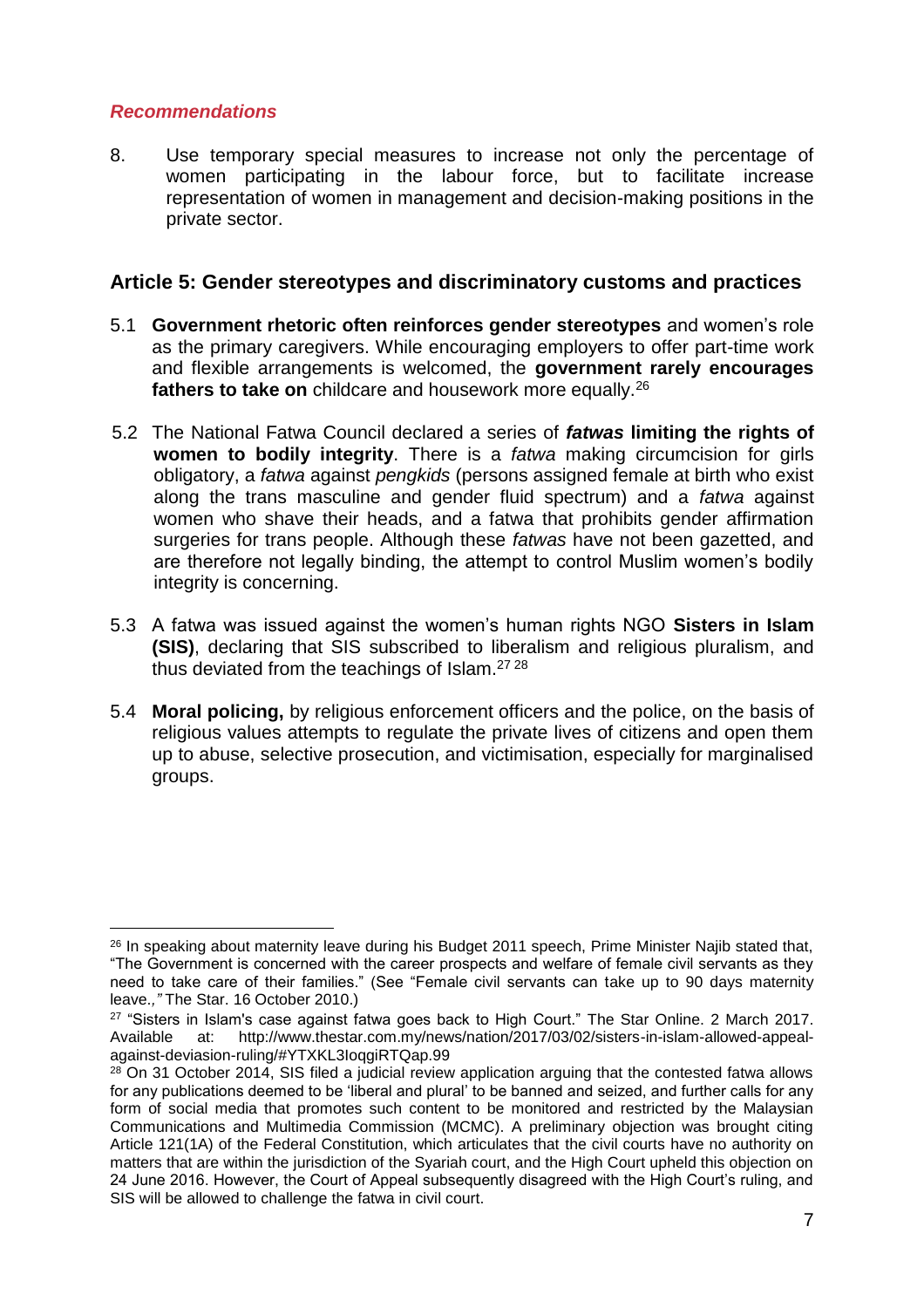- 5.5 In 2016 and 2017, the state Islamic departments organised several seminars in Kuala Lumpur, Selangor, and Penang on LGBT identities and issues with targeted stakeholders, including parents, counsellors, students, and the public.29, 30
- 5.6 Gender segregation has been undertaken in states such as Kelantan and Terengganu, attempting to regulate activities like seating at movie theatres to men and women riding together on motorcycles.<sup>31,32</sup>
- 5.7 **Individuals of non-heteronormative sexual orientations or diverse gender identities face persecution** through the law and by government authorities, including harassment, assault, and sexual abuse by religious enforcement officers and the police.<sup>33</sup>
- 5.8 **Gender stereotypes are perpetuated in the media.** Film censorship guidelines require gay, lesbian, and transgender characters to either repent, die or be punished at the end of any film.<sup>34</sup> Media portrayals of gender and sexual diversity often use disparaging words. In advertising, women are often portrayed in submissive roles.
- 5.9 Events that aim to raise awareness regarding sexual orientation and gender identity and create safe spaces are often targeted, by state and non-state actors.35,36,37,38,39

i <sup>29</sup> "Golongan LGBT boleh diubah." BH Online. 25 December 2016. Available at: https://www.bharian.com.my/node/227009

<sup>&</sup>lt;sup>30</sup> "Seminar Pemahaman Ummah; LGBT: Apa Yang Anda Tahu." PUSPANITA Negeri Selangor. 7 November 2016. Available at: http://puspanita.selangor.gov.my/?p=667

 $^{\rm 31}$  "Going to the cinema in Kelantan remains just a dream." The Star Online. 1 June 2016. Available at: http://www.thestar.com.my/news/nation/2016/06/01/going-to-the-cinema-in-kelantan-remains-just-adream/#Z7gCO3rU6VfpTxO9.99

 $32$  "Terengganu eyes gender-segregated lines at government offices." Malay Mail Online. 21 October 2016. Available at: http://www.themalaymailonline.com/malaysia/article/terengganu-eyes-gendersegregated-lines-at-government-offices#sthash.xrxrLucz.dpuf

<sup>&</sup>lt;sup>33</sup> In December 2017, transgender sex workers were subjects of a media expose, anxiety of raids and arrest as a result of Terengganu's cleaning up effort in preparation for its Visit Beautiful Terengganu 2018 tourism project. The Terengganu state also revealed plans to approach the transgender persons and communities, provide job opportunities, and bring them back to the right path (read rehabilitation).

**<sup>34</sup>** "Beauty and the Beast: Malaysian film censors back down in 'gay moment' row." The Guardian. 21 March 2017. Available at: https://www.theguardian.com/film/2017/mar/21/beauty-and-the-beastmalaysian-film-censors-back-down-in-gay-moment-row

<sup>&</sup>lt;sup>35</sup> In 2011, Seksualiti Merdeka, a human rights festival on SOGIESC was banned by the Malaysian police, claiming that the festival is attempting to promote 'animal' culture and the then Deputy Prime Minister alleged that it is 'deviationist'. (See "'Seksualiti Merdeka' programme a deviationist activity – Muhyiddin." New Straits Times. 3 November 2011.)

**<sup>36</sup>** In 2014, Penang Pink Dot was called off "due to concerns over the personal security and safety of the organisers and participants …" following protest by groups like PERKASA and ABIM. (See "Penang organiser calls off Pink Dot over Muslim fire." Malay Mail Online. 14 March 2014. Available at: http://www.themalaymailonline.com/malaysia/article/penang-organiser-calls-off-pink-dot-overmuslim-fire)

<sup>&</sup>lt;sup>37</sup> In May 2015, a beauty pageant in Sarawak was cancelled after threats of arrest, and calls for a ban on the use, promotion, and integration of Iban culture in transgender beauty pageants by the Mayor and the Dayak Miri Association. (See "Transvestite pageant in Miri banned." Telus & Tulus Sinar Online. 9 May 2015. Available at: http://www.sinarharian.com.my/edisi/sabah-sarawak/pertandinganratu-pondan-di-miri-diharamkan-1.388382)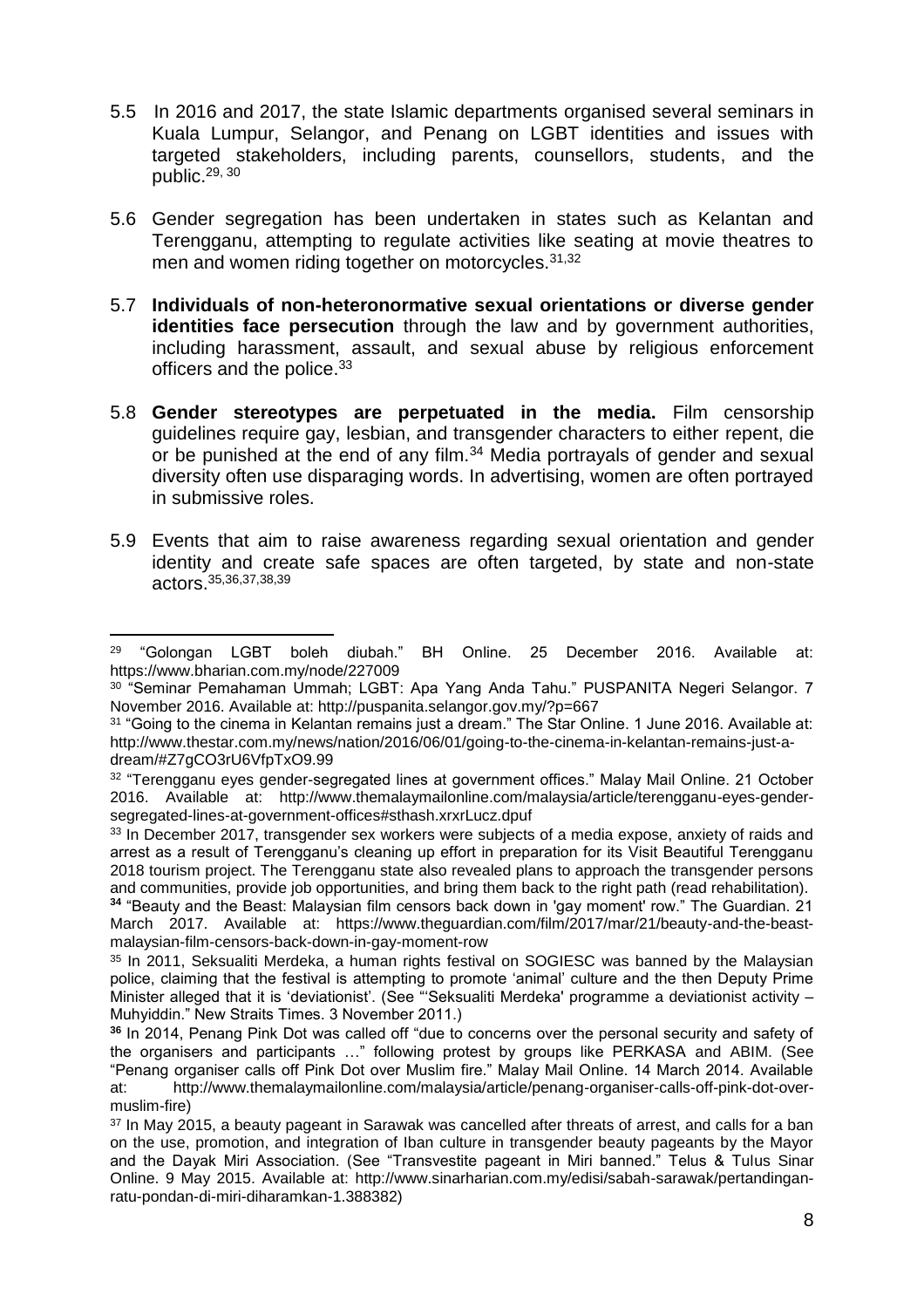- 5.10 **Attempts to police women's bodies and attire remain pervasive**, from restrictions on women's entry into government offices based on clothing, 40 to scrutiny by private citizens and religious authorities of their attire at sporting events $41,42$  to warnings by religious authorities to women against dressing 'provocatively' during the month of Ramadan,  $43,44$  to threats made by a private group against Hindu women wearing sarees for the festival of Thaipusam that they would be sprayed with paint.<sup>45</sup> While this latter threat was condemned by police, there have been little to no consequences for other such acts.
- 5.11 Change of name, gender, and last digit of the Identification Card's serial number, which was initially allowed for trans people based on operative status, has become more challenging.<sup>46</sup> To date, only one 2005 case has been successful. A 2016 decision by the High Court allowing a trans man to change his details was overturned in 2017, following an appeal by the National Registration Department.
- 5.12 The Mukhayyam Programme is a spiritual camp by JAKIM that aims to rehabilitate and bring trans women back to the 'right path' or 'original state'.<sup>47,48</sup>

<sup>39</sup> A three-day lesbian, gay, bisexual, and transgender (LGBT) public awareness campaign, including a pride march, that was planned by Taylor's University was cancelled pursuant to protests by pro-Islamist blogs. (See "LGBT pride march in Taylor's University cancelled after Islamist pressure." Malay Mail Online. 18 May 2017. Available at: http://www.themalaymailonline.com/malaysia/article/lgbt-pridemarch-in-taylors-university-cancelled-after-islamist-pressure)

<sup>40</sup> Press Release | Rein In Overzealous Dress Code Enforcement and Reject Clothing or Moral<br>Policing. The Malaysian Bar. 4 July 2015. Available at: Policing. The Malaysian Bar. 4 July 2015. Available at: [http://www.malaysianbar.org.my/press\\_statements/press\\_release\\_%7C\\_rein\\_in\\_overzealous\\_dress\\_c](http://www.malaysianbar.org.my/press_statements/press_release_%7C_rein_in_overzealous_dress_code_enforcement_and_reject_clothing_or_moral_policing.html) ode enforcement and reject clothing or moral policing.html

<sup>41</sup> "Muslim gymnast criticized for 'revealing' leotard as she wins double-gold." The Telegraph. 18 June<br>2015. Available at: http://www.telegraph.co.uk/women/womens-life/11683079/Muslim-gymnastat: [http://www.telegraph.co.uk/women/womens-life/11683079/Muslim-gymnast](http://www.telegraph.co.uk/women/womens-life/11683079/Muslim-gymnast-criticised-for-revealing-leotard-as-she-wins-gold.html)[criticised-for-revealing-leotard-as-she-wins-gold.html](http://www.telegraph.co.uk/women/womens-life/11683079/Muslim-gymnast-criticised-for-revealing-leotard-as-she-wins-gold.html)

<sup>42</sup> This subsequently led to an announcement by the minister in charge of Islamic affairs that the federal government would conduct an in-depth study on Islamic compliance of sports clothing. (See "Malaysia To Review Sports Attire For National Athletes After Gymnast Incident." All Singapore Stuff. 16 June 2015. Available at: https://www.allsingaporestuff)

i **<sup>38</sup>** In 2016, a charity dinner organized by trans women was raided in a hotel in Kuala Lumpur, and the organiser was investigated under Section 9 for obstruction of duty of the religious officers and Section 35 on encouraging vice of the Syariah Criminal Offences Enactment (Wilayah-Wilayah Persekutuan) 1997. (See "Video: JAWI Raids Malaysian Trans Beauty Pageant During Fund Raising Charity Event For Breaking Fatwa." The Coverage. 5 April 2016. Available at: https://thecoverage.my/news/videojawi-raids-malaysian-trans-beauty-pageant-during-fund-raising-charity-event-for-breaking-fatwa/)

<sup>43</sup> "Muslim women in Pahang told to dress 'decently' during Ramadan." Today. 25 June 2015. Available at: [http://www.todayonline.com/world/asia/muslim-women-pahang-told-dress-decently](http://www.todayonline.com/world/asia/muslim-women-pahang-told-dress-decently-during-ramadan)[during-ramadan](http://www.todayonline.com/world/asia/muslim-women-pahang-told-dress-decently-during-ramadan)

<sup>44</sup> "Respecting the month of Ramadan." The Star Malaysia. 18 June 2016. Available at: <http://www.pressreader.com/malaysia/the-star-malaysia/20160618/281775628445794>

<sup>45</sup> "Group warned against spray-painting women on Thaipusam." Free Malaysia Today. 9 January 2017. Available at: [http://www.freemalaysiatoday.com/category/nation/2017/01/09/group-warned](http://www.freemalaysiatoday.com/category/nation/2017/01/09/group-warned-against-spray-painting-women-on-thaipusam/)[against-spray-painting-women-on-thaipusam/](http://www.freemalaysiatoday.com/category/nation/2017/01/09/group-warned-against-spray-painting-women-on-thaipusam/)

<sup>46</sup> The courts in Malaysia require the applicants to fulfil four criteria, including chromosomal factor in order to make the changes despite the fact that chromosome is not a determining factor for gender identity. Between 2004 and 2017, at least seven such known applications were filed in the High Court.

<sup>47</sup> "Jakim's 'spiritual camp' tried to 'change' us, lament Muslim transgenders." Malay Mail Online. 23 November 2014. Available at: http://www.themalaymailonline.com/malaysia/article/jakims-spiritualcamp-tried-to-change-us-lament-muslim-transgenders#sthash.s7MU3Tr5.dpuf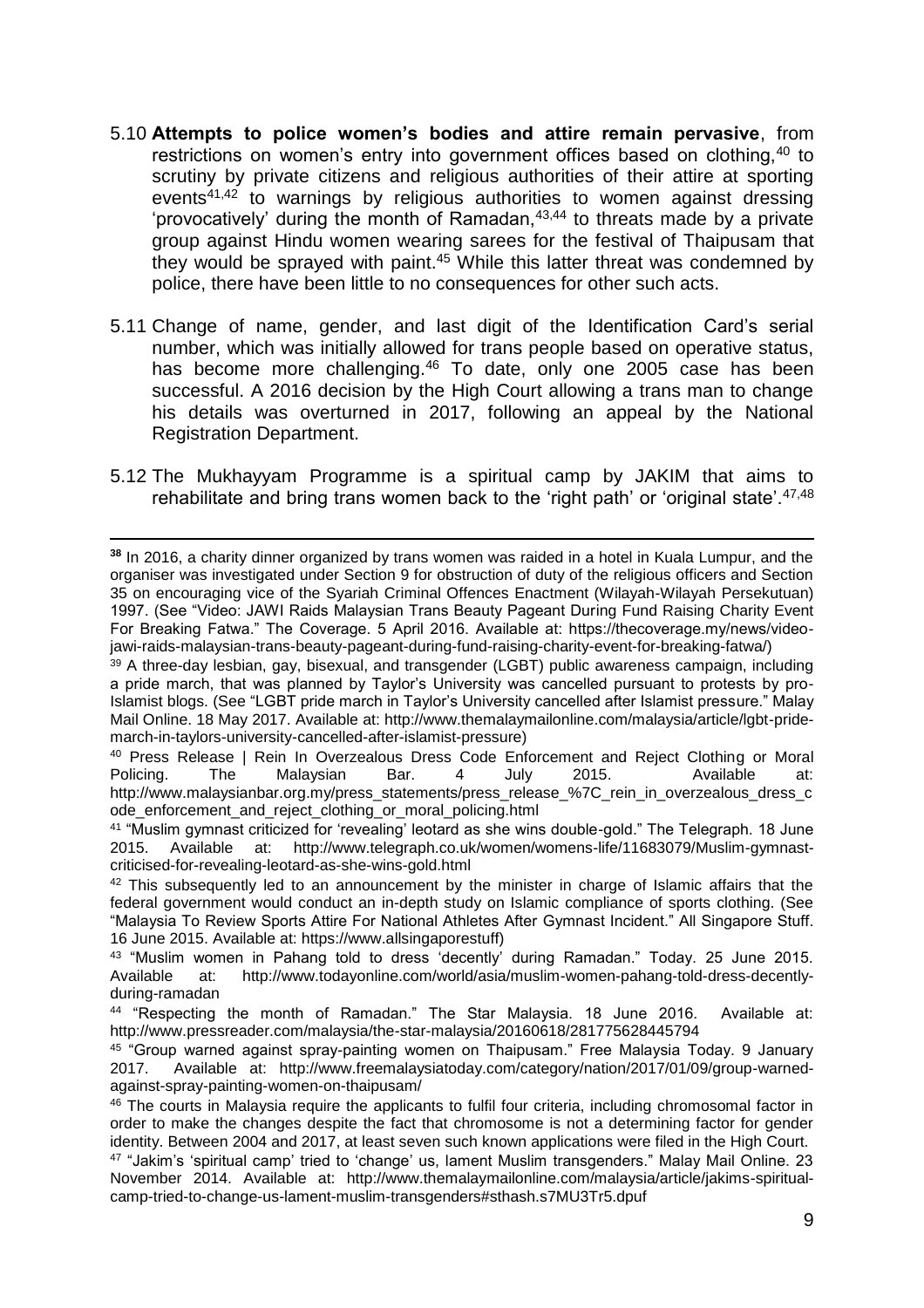JAKIM reported that between 2010 and 2014, it had 'rehabilitated' 1,000 transgender women through the programme.49,50

### *Recommendations*

- 9. Amend government rhetoric and policy to focus on encouraging employers to adopt **flexible work arrangements for parents**, not only mothers; **adopt adequate paternity leave** for both public and private sectors.
- 10. End all efforts that aim to 'correct' a person's gender identity, gender expression and sexual orientation given its lack of evidence and harmful impact.
- 11. Repeal all legal enforcement of moral policing of women's bodies and freedom of expression.

### **Article 6: Trafficking of women**

- 6.1 The May 2015 discovery of mass graves and human trafficking camps along the Malaysia-Thailand border highlighted the deadly human smuggling and trafficking trade in Malaysia.<sup>51</sup> Despite initial arrests made, **all Malaysian officials were released and none were prosecuted for crimes related to the "death camps" or human trafficking.**<sup>52</sup>**,**<sup>53</sup>
- 6.2 Although convictions for trafficking crimes have increased, enforcement authorities and social service providers lack awareness and sensitisation on human trafficking, especially with regards to women trafficking survivors. There is no comprehensive system in place to ensure financial compensation for trafficking survivors, who may have years of unpaid wages.
- 6.3 It is a challenge for CSOs to be closely involved with trafficking cases once an investigation has begun. Although Malaysia's National Action Plan on Anti-Trafficking in Persons 2016-2020 stated that CSOs will be responsible for

l 48 The programme also offers microcredit assistance as well as information on HIV and Islam.

<sup>49</sup> The Federal Territories Islamic Religious Department (Jawi) also claimed later that nearly 2,000 from the LGBT community have been "cured" by its own similar programmes since 2005. (See "Jakim's 'spiritual camp' tried to 'change' us, lament Muslim transgenders." Malay Mail Online. 23 November 2014. Available at http://www.themalaymailonline.com/malaysia/article/jakims-spiritualcamp-tried-to-change-us-lament-muslim-transgenders#sthash.V5wwqQvc.dpuf)

<sup>&</sup>lt;sup>50</sup> The Global AIDS Response Progress Report 2016 noted that "Many who attended this program have reported change in behaviour to less risky or risk free but there has been no data to support this claim." (See Global AIDS Response Progress Report 2016, page 17. Available at: http://www.aidsdatahub.org/sites/default/files/publication/Malaysia\_Annual\_Report\_2016.pdf)

<sup>51</sup> "Asia migrant crisis: New mass graves on Malaysia-Thai border." *BBC News,* 23 August 2015.

<sup>52</sup> "Malaysians likely behind Thailand's Songkhla human trafficking camp, says NGO." The Straits Times*.* 6 May 2015. Available at: http://www.straitstimes.com/asia/se-asia/malaysians-likely-behindthailands-songkhla-human-trafficking-camp-says-ngo

<sup>53 &</sup>quot;[Exclusive] The Secrets of Wang Kelian Exposed". NST Online. 20 December 2017. Available at: https://www1.nst.com.my/news/exclusive/2017/12/316339/exclusive-secrets-wang-kelian-exposed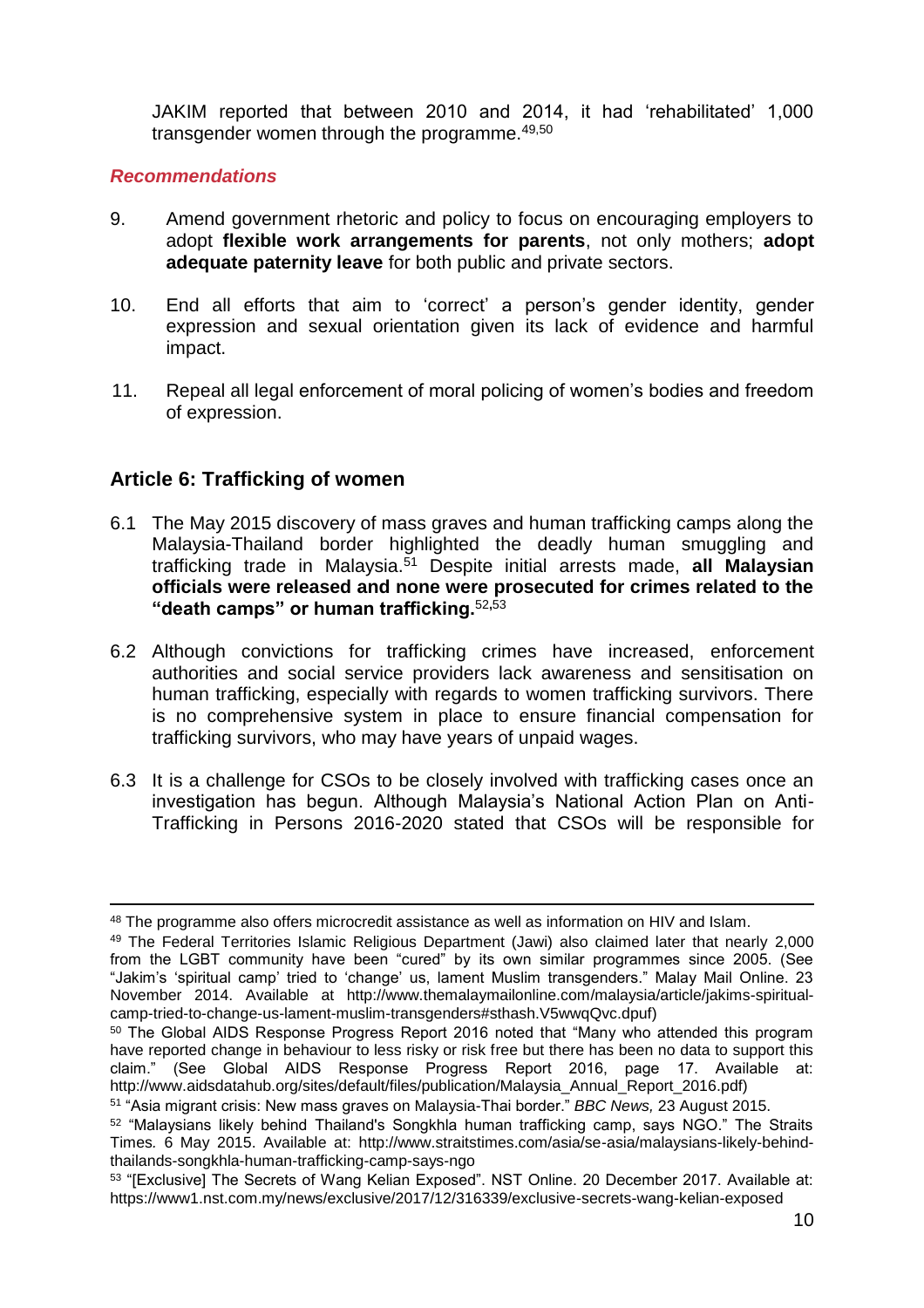sheltering trafficking survivors by 2020, the Plan does not include a detailed framework for how CSOs will take over sheltering activities.<sup>54</sup>

### *Recommendations*

- 12. **Prosecute officials for crimes** related to the mass graves and abandoned human trafficking camps along the Malaysia-Thailand border, in accordance with the ATIPSOM 2007 and Section 372 of the Penal Code, and form a **commission of inquiry** to fully investigate the matter.
- 13. Collaborate with service providers and community organisations in all areas of human trafficking work, including implementing the National Action Plan. An **integrated team, including government authorities and CSOs, should be set up** to holistically work on trafficking survivors' cases from identification of victims, investigation, to safe repatriation.

# **Article 7: Participation in public life and decision-making**

- 7.1 **The political environment is hostile to women**. Members of Parliament (MPs) regularly make **sexist comments**, 55,56,57 creating an antagonistic environment for women. Sexist remarks have been banned in Parliament through an amendment to the rules of conduct,<sup>58</sup> but continue to be made, indicating the broader acceptance of sexist mind-sets.59,60
- 7.2 **Numerous attacks have been directed at women leaders,** including those currently or formerly in government, opposition parties, and civil society.<sup>61</sup>

l <sup>54</sup> A framework is being developed, with input from CSOs. This process must be prioritised and carried through.

<sup>55</sup> "Time for Parliament to clean up its act." Free Malaysia Today. 27 November 2016. Available at: http://www.freemalaysiatoday.com/category/opinion/2016/11/27/time-for-parliament-to-clean-up-itsact/

<sup>56</sup> "When Malaysian MPs' remarks in Parliament shocked Malaysians." Today. 7 April 2017. Available at: [http://www.todayonline.com/world/asia/when-malaysian-mps-remarks-parliament-shocked](http://www.todayonline.com/world/asia/when-malaysian-mps-remarks-parliament-shocked-malaysians)[malaysians](http://www.todayonline.com/world/asia/when-malaysian-mps-remarks-parliament-shocked-malaysians)

<sup>57</sup> "Time for Parliament to clean up its act." Free Malaysia Today. 27 November 2016. Available at: [http://www.freemalaysiatoday.com/category/opinion/2016/11/27/time-for-parliament-to-clean-up-its](http://www.freemalaysiatoday.com/category/opinion/2016/11/27/time-for-parliament-to-clean-up-its-act/)[act/](http://www.freemalaysiatoday.com/category/opinion/2016/11/27/time-for-parliament-to-clean-up-its-act/)

<sup>58</sup> "Malaysia bans sexist remarks in Parliament." The Indian Express. 27 November 2012. Available at: <http://archive.indianexpress.com/news/malaysia-bans-sexist-remarks-in-parliament/1036991/>

<sup>59</sup> "When Malaysian MPs' remarks in Parliament shocked Malaysians." Today. 7 April 2017. Available at: [http://www.todayonline.com/world/asia/when-malaysian-mps-remarks-parliament-shocked](http://www.todayonline.com/world/asia/when-malaysian-mps-remarks-parliament-shocked-malaysians)[malaysians](http://www.todayonline.com/world/asia/when-malaysian-mps-remarks-parliament-shocked-malaysians)

 $60$  The Government's Replies to List of Issues mentions the standing order 36(4) that was put in place to curb the use of sexist remarks. However, there was no mention on how to penalise or reprimand MP's who use these comments.

 $61$  Many women leaders have been victims of vicious attacks, including personal threats, media blasts, or social media trolling. Examples include the BFM journalist Aisyah Tajuddin receiving death and rape threats over a video of her questioning if implementing hudud law can fix the economy, the physical attack on transgender woman activist Nisha Ayub, and the sexist remarks against MP Teresa Kok. G25 spokesperson Datuk Noor Farida Affrin was threatened with rape via Facebook by Animal Action Group president Sharul Nizam Ab Rahim as a result of G25's call for a review of Syariah laws on khalwat. Maria Chin Abdullah and Ambiga Sreenevasan, leaders of Bersih 2.0, a civil society movement for free and fair elections, have been vilified in the media and received death threats.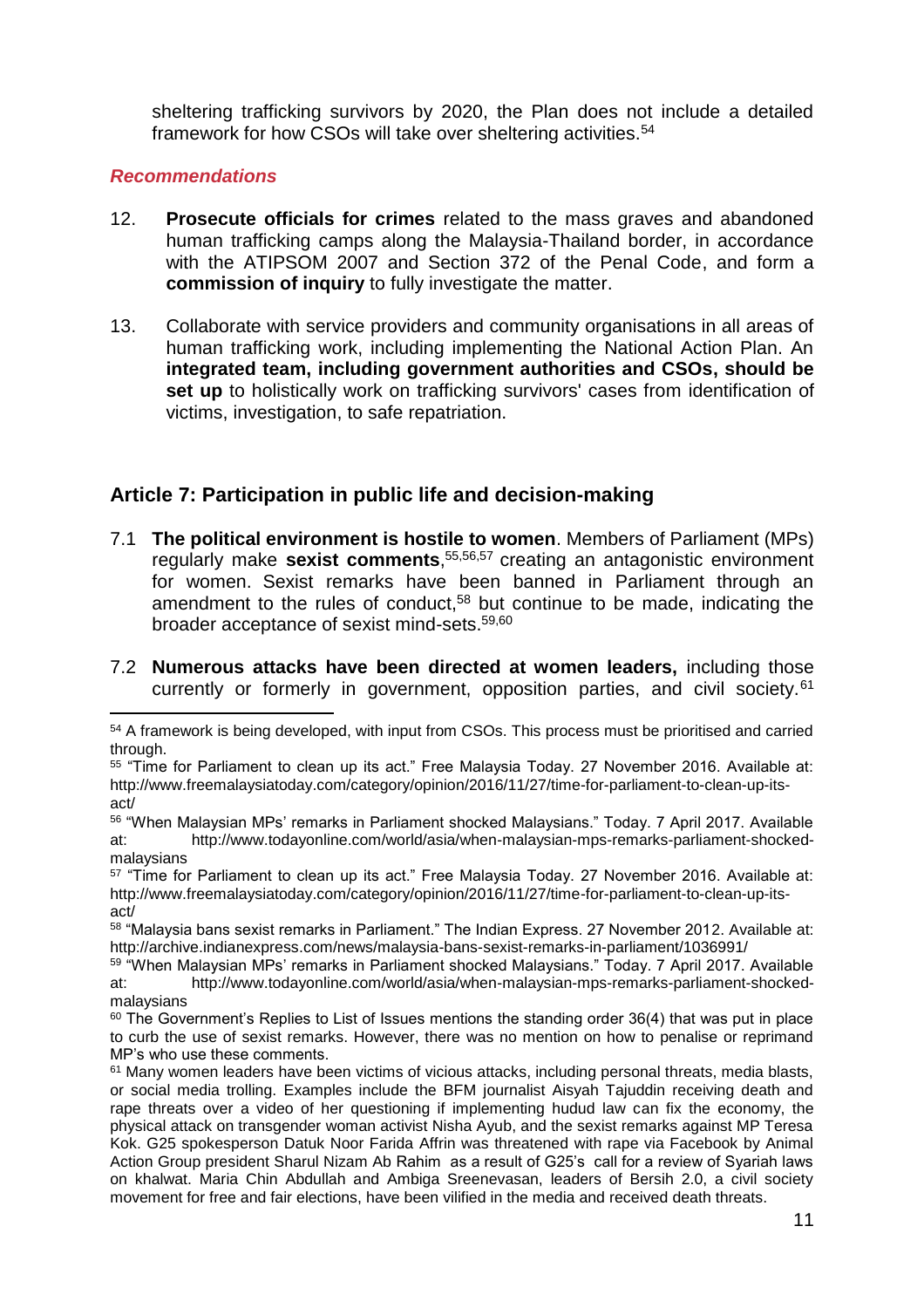Human rights activist and Bersih 2.0 leader Maria Chin Abdullah was arbitrarily arrested and detained in solitary confinement under Malaysia's Security Offences (Special Measures) Act (SOSMA).62,63 **Such treatment is a disincentive for women to participate in the public sphere.**

- 7.3 The Prime Minister announced in his Budget 2018 speech that 30% of board directors in government-linked companies (GLCs), government-linked investment companies (GLICs) and statutory bodies must consist of women.<sup>64</sup> In its Report, the government states that women held 32.5% of decision-making positions in the public sector; however, whether the target has actually been reached depends on what positions constitute decision-making positions.<sup>65</sup>
- 7.4 Women's representation **in Parliament and Cabinet remains low**. Only 24 of 222 seats (10.8%) in Parliament are held by women. In State assemblies across 13 states, women hold 66 out of 587 (11.2%) positions.<sup>66</sup> The government's Report highlights an increased percentage since 2004, but does not mention the lack of improvement since 2008.  $67,68$  Only three out of 34 cabinet ministers<sup>69</sup> (8.8%) and six out of 34 deputy ministers (17.6%) are women.<sup>70</sup>
- 7.5 Women judges in the Federal Court number three out of 11  $(27.3\%)^{71}$ ; in the Court of Appeal, women make up 15 of the 29 judges  $(51.7%)^{72}$ , signifying a positive development in the Malaysian judiciary.

l <sup>62</sup> "US 'troubled' over Malaysia's detention of activist and Najib critic." The Guardian. 24 November 2016. Available at: https://www.theguardian.com/world/2016/nov/24/us-malaysia-detention-activistmaria-chin-abdullah

<sup>&</sup>lt;sup>63</sup> Maria Chin was also arbitrarily arrested the month prior to her arrest under SOSMA under the Printing Presses and Publications Act (PPPA) for a purported issue related to the flyers for the Bersih 5 rally. Lawyers referred to the arrest as being in bad faith and selective. (See "Lawyers: Maria's arrest over Bersih flyers 'selective', form of harassment." Malay Mail Online. 30 October 2016. Available at: http://www.themalaymailonline.com/malaysia/article/lawyers-marias-arrest-over-bersih-flyersselective-form-of-harassment#sthash.KFU4UKT3.dpuf)

 $64$  "Budget 2018: A celebration for women in the high tech sector". The Malaysian Times. 31 October 2017. Available at: http://www.themalaysiantimes.com.my/budget-2018-celebration-women-high-techsector/

<sup>&</sup>lt;sup>65</sup> In 2016, there were six women Ministry Secretary Generals out of a total of 24 (25%), 12 women Ministry Deputy Secretary Generals out of 58 (20.7%), five women Directors General, Directors and General Managers of Statutory Bodies, out of 38 (13.2%), and 19 women Director Generals in Federal Departments, out of 111 (17.1%), in total amounting to only 18.1% of decision-making positions in the public sector. (See Ministry of Women, Family and Community Development, *Statistics on Women, Family and Community 2016. Page 86*.)

<sup>66</sup> People's Development Justice Report (unpublished draft). Persatuan Kesedaran Komuniti Selangor (EMPOWER). 2017.

<sup>67</sup> In 2013 this percentage was 10.4% and in 2008 it was also 10.4%.

<sup>68</sup> In 2016, 13 out of a total of 64 (20.3%) appointed Senators in the Dewan Negara were women. In 2014, this percentage was 25.8%.

 $69$  Since 1957, there have never been more than three women Ministers in Cabinet at one time.

<sup>70</sup> *Ministry of Women, Family and Community Development, Statistics on Women, Family and Community 2016*, page 102

<sup>71</sup> 12 out of 26 (46%) Court of Appeal judges are women, while 27 out of 63 (43%) High Court judges are women (See "Official Website of the Office of the Chief Registrar Federal Court of Malaysia." Available at: http://www.kehakiman.gov.my/node/1637)

<sup>72 &</sup>quot;Judiciary makes history, four women judges elevated to appellate court". The Sun Daily. 25 September 2017. Available at: http://www.thesundaily.my/news/2017/09/25/judiciary-makes-historyfour-women-judges-elevated-appellate-courts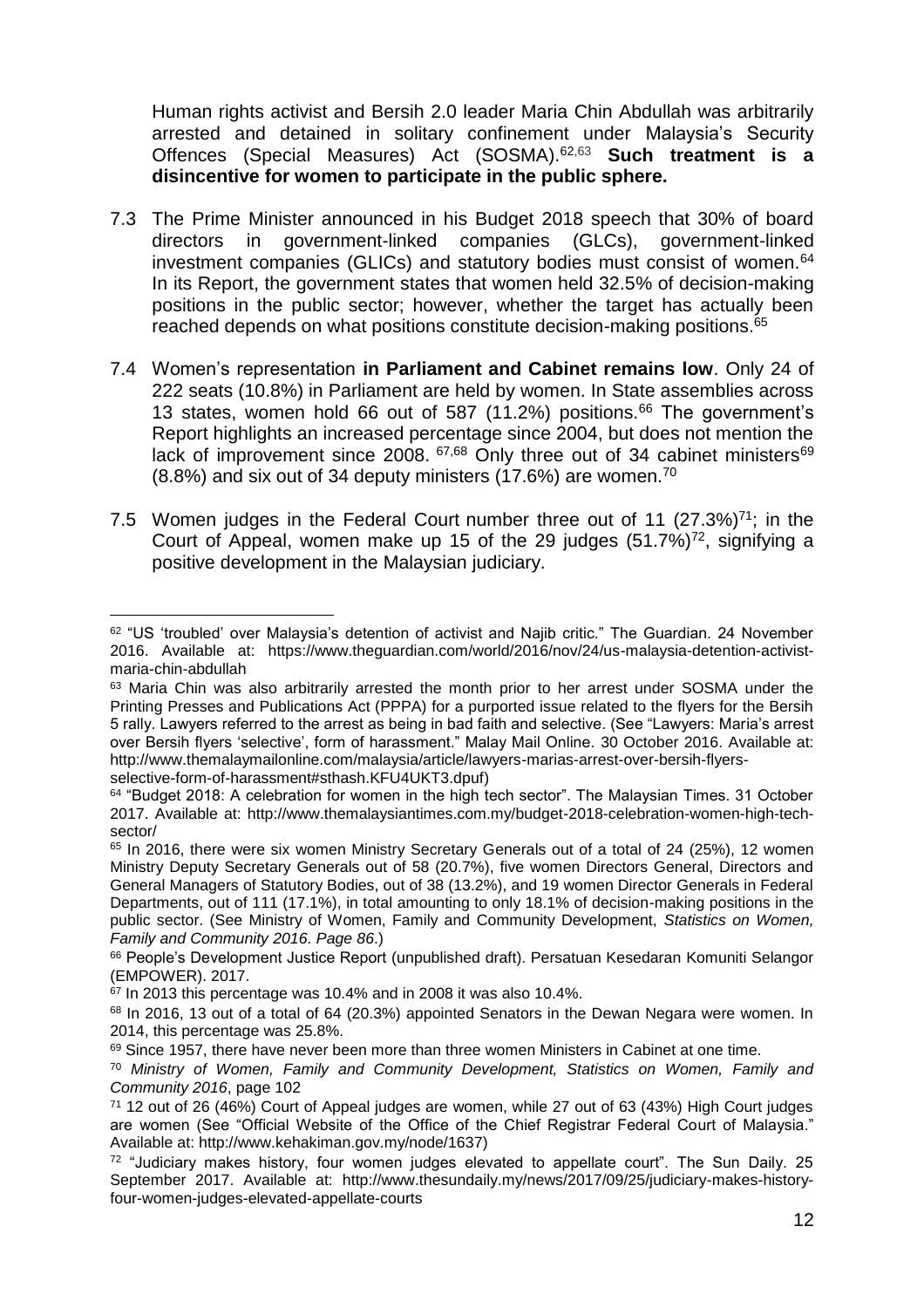- 7.6 The parties of the ruling coalition do not have quotas to increase the level of women's participation in Parliament. **Only two opposition political parties have a quota** in place to ensure women's political participation. 73,74
- 7.7 **Political participation of marginalised women is even lower than the overall average.** For example**,** no trans women or Orang Asli women have ever been presented as candidates or elected to office. A few indigenous women from east Malaysia have been elected into office.<sup>75</sup>

14. Develop and implement plans *to increase the number of women in political positions*, particularly in high-level decision making roles, by establishing a transparent framework that includes, but is not limited to, reserved seat quotas in office, funding, and promoting local women in political parties.

## **Article 8: Participation at the international level**

8.1 Representation of women at the **international level**, for example as Malaysian ambassadors and high commissioners, remains low. Furthermore, only 3.4% of women officers in the Malaysian Foreign Service hold positions at top decisionmaking levels.<sup>76</sup>

# **Article 9: Citizenship**

9.1 Malaysia maintains its reservation to Article 9(2) of CEDAW. Provisions of the FC on transmitting citizenship to children from Malaysian mothers to children born overseas remain discriminatory. **Only Malaysian fathers can confer their citizenship to their children via a streamlined process;**<sup>77</sup> **mothers must go through a more arduous process.**78,79,80,81 The waiting time for the approval of

l <sup>73</sup> "PKR – Clearer policy needed on gender representation." The Nut Graph. 16 June 2009. Available at:<http://www.thenutgraph.com/pkr-clearer-policy-needed-on-gender-representation/>

<sup>74</sup> Why I support the women quota and more." DAP Malaysia. 23 December 2014. Available at: https://dapmalaysia.org/en/statements/2014/12/23/19807/

 $75$  In 2017, statistics show 7/82 women in Sarawak's state legislative assembly, of which 4 are indigenous. There are no female senators in Sarawak; 4/27 of political secretaries are women, of which 3 of the 4 are indigenous women.

<sup>&</sup>lt;sup>76</sup> Although the number of women officers in the Malaysian Foreign Service has increased over the years (in June 2012, 38% (176 out of 467) of officers in the Malaysian Foreign Service were women as compared to 15.4% (42 out of 273) in 1999), only 3.4% (6 out of 176) of these women hold positions at decision-making levels (Permanent Representative to international organisations, Ambassadors, High Commissioners and Heads of Mission) indicating a decline since 2010 (13.6%). These figures are available from the Ministry of Women, Family and Community Development, *Statistics on Women, Family and Community 2010*. Page 71.

<sup>77</sup> Application to confirm the status of a person born outside Malaysia on or after Malaysia Day (16 September 1963) based on the status of the father. (See:

http://www.jpn.gov.my/en/maklumat-warganegara/permohonan-taraf-kewarganegaraan-di-bawahperkara-14-perlembagaan-persekutuan-pengesahan-taraf-kewarganegaraan-kelahiran-luar-negara/)

 $78$  "Sex and the citizenry: the global laws that leave women and children in limbo." The Guardian. 11 February 2016. Available at: https://www.theguardian.com/global-development/2016/feb/11/sexcitizenry-malaysian-law-women-children-limbo-nationality-citizenship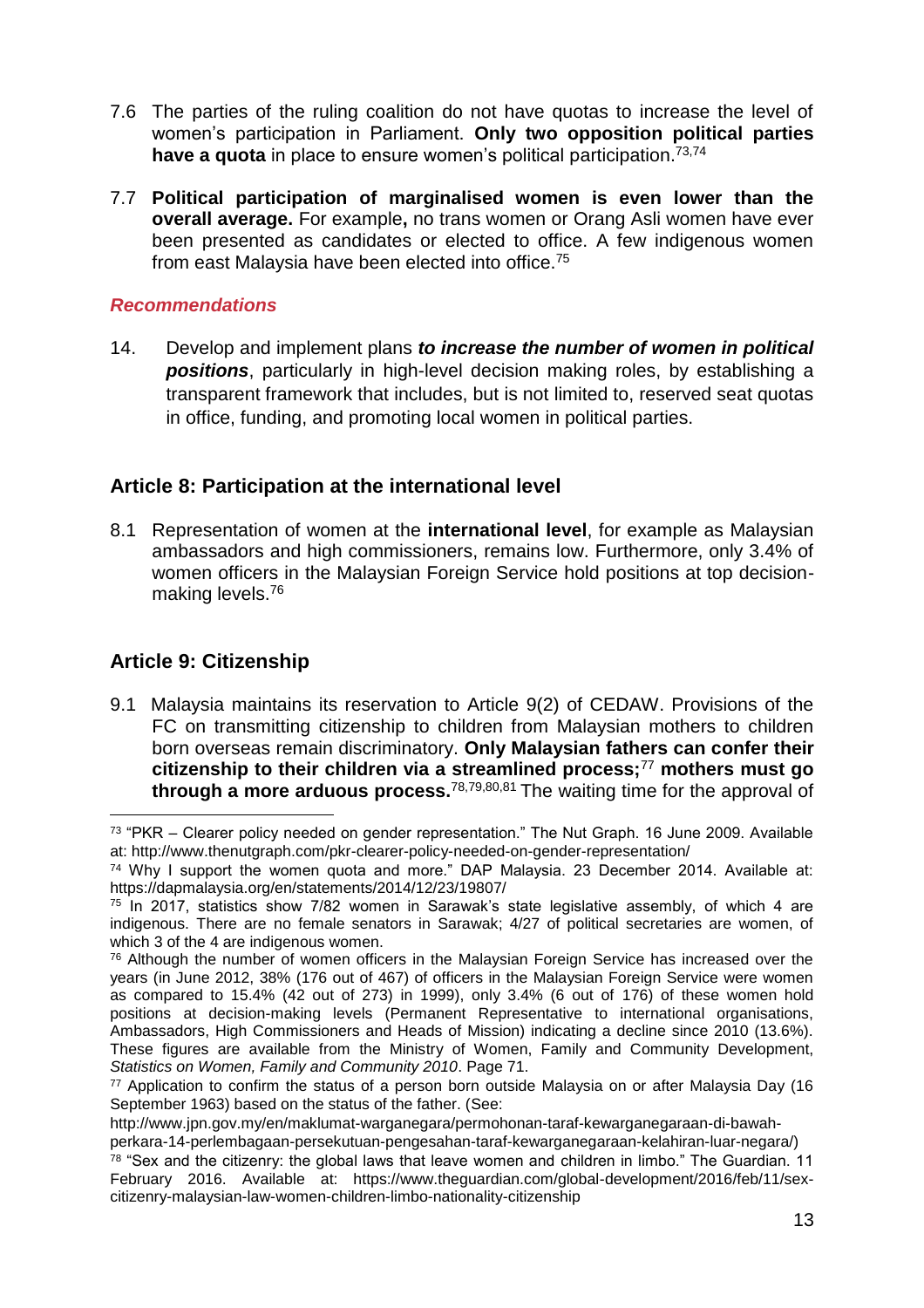such citizenship applications is two years, and grounds for rejections are not provided, which reduces the success rate of appeals and necessitates another two-year wait.

- 9.2 **Non-citizen wives married to Malaysian husbands are completely dependent on their husbands to maintain their legal status in the country.<sup>82</sup>** The Malaysian spouse is required to be present for every application for the Long Term Social Visit Pass and its frequent renewals, along with applications for Permanent Residence and Citizenship; they also must provide endorsement to work. Should a husband refuse to be present at the Immigration Department office, the non-citizen's wife's immigration status in the country may be at risk, **leaving women vulnerable in cases of domestic violence, estrangement, abandonment, or death of the husband**. 83
- 9.3 The application criteria, approval process, and duration for obtaining the Long Term Social Visit Pass and Permanent Residence<sup>84</sup> vary at the discretion of Immigration Officers, with practices such as giving shorter-term visas to couples

l  $79$  In April 2010, the government announced that Malaysian women married to foreigners could apply for citizenship for their children born abroad, and that citizenship applications for children can be submitted to Malaysian embassies or high commissions. The state in Paragraph 68 of its Report cites this supposed change in policy, saying, "*A Malaysian woman can apply for her child to be registered as a citizen under Article 15(2) of the Federal Constitution. In this regard, the Government has enhanced the implementation of Article 15(2) by way of an interim administrative procedure that was implemented on 1 June 2010 and applies to children born overseas after 1 January 2010 to Malaysian women who are married to foreigners."* However, although this may not have been previously practiced, this was always possible in law, as Section 15(2) of the Federal Constitution is worded such that applications for citizenship are allowed when one parent is Malaysian, therefore implying that women are able to apply for their children to become citizens.

<sup>80</sup> "Malaysian women can register children born abroad." *The Star*. 12 April 2010.

<sup>&</sup>lt;sup>81</sup> Despite the government's purported change in policy, in practice, the process for registration of children born overseas to Malaysian fathers differs significantly from the process for children born overseas to Malaysian mothers. Malaysian fathers can register their children under Article 14 of the Federal Constitution and complete Form D for the application of citizenship, a fairly streamlined process which may be completed in a few days. In contrast, Malaysian mothers must register their children under Article 15(2) and complete Form B for the application of citizenship. (Application to confirm the status of a person born outside Malaysia on or after Malaysia Day (16 September 1963) based on the status of the father. See: [http://www.jpn.gov.my/en/maklumat](http://www.jpn.gov.my/en/maklumat-warganegara/permohonan-taraf-kewarganegaraan-di-bawah-)[warganegara/permohonan-taraf-kewarganegaraan-di-bawah-p](http://www.jpn.gov.my/en/maklumat-warganegara/permohonan-taraf-kewarganegaraan-di-bawah-)erkara-14-perlembagaan-persekutuanpengesahan-taraf-kewarganegaraan-kelahiran-luar-negara/)

<sup>&</sup>lt;sup>82</sup> The Malaysian spouse is required to be present for every application for the Long Term Social Visit Pass (LTSVP) and its frequent renewals, endorsement to work, Permanent Residence, and citizenship; in total, this can equate to decades of dependence on the Malaysian spouse. (See: [https://aliran.com/civil-society-voices/2016-civil-society-voices/survival-manual-foreign-spouses](https://aliran.com/civil-society-voices/2016-civil-society-voices/survival-manual-foreign-spouses-malaysian-citizens/)[malaysian-citizens/](https://aliran.com/civil-society-voices/2016-civil-society-voices/survival-manual-foreign-spouses-malaysian-citizens/) (Paragraph 6))

<sup>83</sup> Spouses must be present at every visa renewal. This is also the case when a non-citizen spouse wishes to apply for Permanent Residence, as the Malaysian spouse must be present at the Immigration Department office to endorse the application. Upon separation, divorce or even death of the Malaysian spouse, the Permanent Residence application is withdrawn and the visa provided is a short term visa of 1 year without the right to work. Granted that the Immigration website indicates that Residence Pass is made available to widows, not many have been granted the same, perhaps because they do not meet the high eligibility criteria.

<sup>&</sup>lt;sup>84</sup> Although tougher rules are imposed on non-citizen husbands, the social, economic and psychological impact, affects the Malaysian wife tremendously.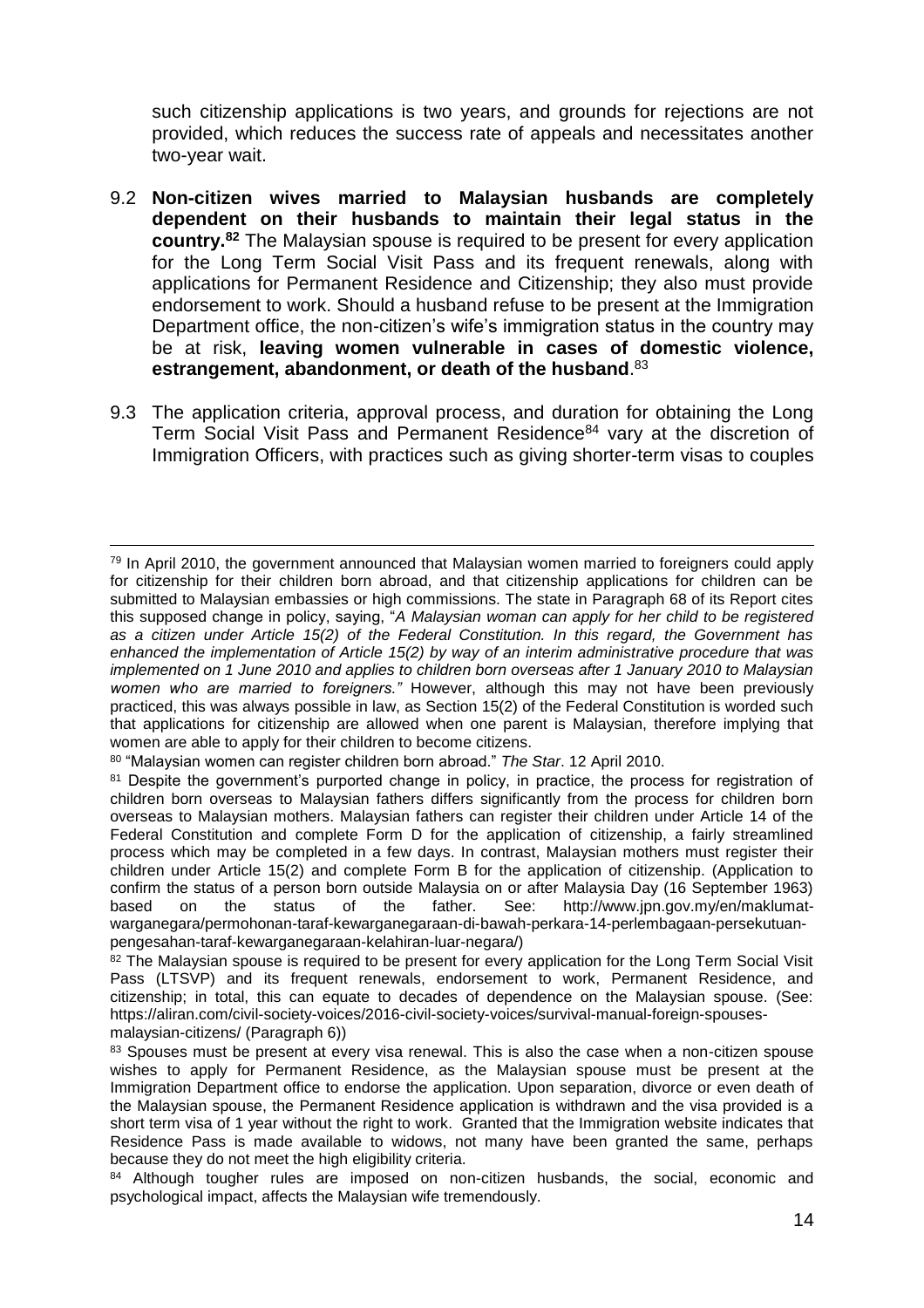without children.<sup>85</sup> **There is a lack of transparency and consistency in the process, with no explanations provided for a shorter duration of visa granted, delays in approval of Permanent Residence, or grounds for rejection of such applications.** 

### *Recommendations*

- 15. Withdraw **reservation to CEDAW Article 9(2)**. Amend the language of Schedule II of the FC to allow Malaysian women to **confer their citizenship on their children born overseas**, on equal basis as men, and clear the backlog for children awaiting citizenship.
- 16. Simplify the Long Term Social Visit Pass process and provide the 5-year visas to spouses that fulfil stipulated conditions, without discriminating on the basis of nationality, ethnicity, gender or income. Allow for automatic conversion to Permanent Residence after 5 years.

## **Article 10: Education**

- 10.1 There is a **gender gap in technical courses** in universities, where more men are enrolled than women in vocational and technical subjects such as Engineering, Mathematics, and Physics.<sup>86</sup>
- 10.2 **Transgender and gender diverse students ('effeminate' boys,<sup>87</sup> 'masculine' girls<sup>88</sup>) face discrimination in both public schools and higher learning institutions based on gender identity and expression.** They are sometimes forced to attend camps to 'convert' them to conform to gender stereotypes.<sup>89</sup> Schools regard homosexuality and 'gender confusion' as an offence and students can be punished.<sup>90,91</sup>
- 10.3 There is a continued lack of comprehensive **sex education** in all schools that is rights-based.

 $\overline{a}$ 85 Anecdotal evidence points towards visas for childless couples being granted only for the duration of six months or one year, whereas couples with children are able to get two to five years, at the discretion of the immigration officers.

<sup>86</sup> Ismail, Latifah. "Gender Gap In Higher Education: Perspective On Factors Influencing Enrolment In Malaysian Universities: A University of Malaya Sample." The Online Journal Of Quality In Higher Education. October 2015. Available at: Https://Umexpert.Um.Edu.My/File/Publication/00000380\_125559.Pdf

**<sup>87</sup>** "'Effeminate' boys in Malaysia sent to 'anti-gay' camp." BBC News. 19 April 2011. Available at: http://www.bbc.com/news/world-asia-pacific-13133589

<sup>88 &</sup>quot;I'm Scared to Be a Woman: Human Rights Abuses Against Transgender People in Malaysia." Human Rights Watch. 24 September 2014. Available at: https://www.hrw.org/report/2014/09/24/imscared-be-woman/human-rights-abuses-against-transgender-people-malaysia

<sup>89 &</sup>quot;Effeminate' boys in Malaysia sent to 'anti-gay' camp." BBC News. 19 April 2011. Available at: http://www.bbc.com/news/world-asia-pacific-13133589

<sup>90</sup> Translated excerpt from "Buku Peraturan Disiplin: Sekolah Menengah, Wilayah Persekutuan Kuala Lumpur" (Disciplinary Rule Book: Secondary School, Federal Territory of Kuala Lumpur), Jabatan Pelajaran Wilayah Persekutuan Kuala Lumpur (Department of Education), 2008. Page 74.

<sup>91</sup> Some university administrations are also initiating 'research' which involves asking students to identify other students of diverse sexual orientations and gender identities.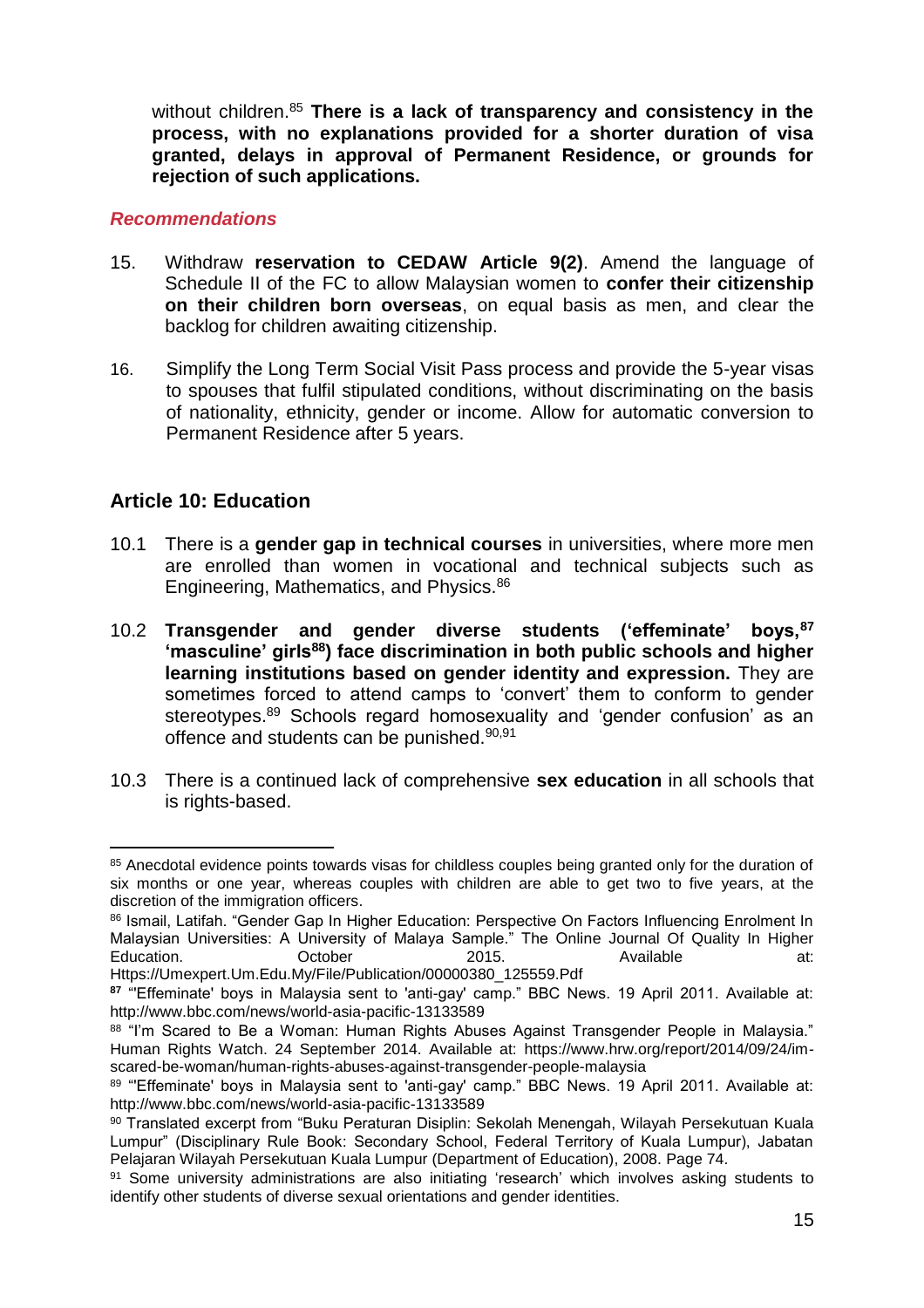- 10.4 Women teachers outnumber male teachers; however, **men dominate decision-making positions** in primary and secondary public schools, and public universities.<sup>92</sup>
- 10.5 There is no publicly available data on the educational attainment of girls who have been married below the age of 18, nor on the percentage of teenage girls who continue their education after pregnancy.

17. The Ministry of Education to **establish comprehensive, rights-based, and informed choice sexuality education** as part of the school syllabus.

# **Article 11: Employment**

- 11.1 In 2016, **the labour force participation rate for women, which has remained consistently low for many years, was 54.3%93,94** (the rate for men was at 80.2%). This does not reflect the disparity in the type of work women are engaged in, which tends to be lower-wage,  $95,96$  and the fact that women have less opportunities for advancement.<sup>97,98</sup>
- 11.2 In 2015, **60% of women outside the labour force gave 'housework' as the reason for not seeking work**, while 2.4% of men out of the workforce provided the same reason.<sup>99</sup> These women may feel that they are not able to go out to work owing to family pressures.
- 11.3 In 1999, a voluntary Code of Practice on the Prevention and Eradication of Sexual Harassment in the Workplace was launched; however this has not

l 92 In primary and secondary public schools, women consist of 37.7% of headmasters/headmistresses and 38% of principals; in public universities, female consists of 20% of Vice Chancellors and 12% of Deputy Vice Chancellors. (See Government Replies to List of Issues, Annex 4)

<sup>93&</sup>quot;Labour Force Survey report, Malaysia 2016." Department of Statistics Malaysia. 28 April 2017. Available at: the contract of the contract of the contract of the contract of the contract of the contract of the contract of the contract of the contract of the contract of the contract of the contract of the contract of

https://www.dosm.gov.my/v1/index.php?r=column/pdfPrev&id=SGZCNnMrWW9ZTEdpYys4YW0yRlh oQT09

<sup>94 &</sup>quot;Statistics on Women Empowerment on Selected Domains, Malaysia, 2017." Department of Statistics Malaysia. 6 December 2017. Available at:

https://www.dosm.gov.my/v1/index.php?r=column/pdfPrev&id=dHNTVHV0My9QK1MxNHBtSnRucVJ qZz09

**<sup>95</sup>** "Report: More women joining workforce, but have low wages." Malay Mail Online. 9 October 2016. Available at: http://www.themalaymailonline.com/malaysia/article/report-more-women-joiningworkforce-but-have-low-wages

<sup>96</sup> "Salaries & Wages Survey Report, Malaysia, 2016." Department of Statistics Malaysia. 5 May 2017. Available at: the contract of the contract of the contract of the contract of the contract of the contract of the contract of the contract of the contract of the contract of the contract of the contract of the contract of

https://www.dosm.gov.my/v1/index.php?r=column/pdfPrev&id=U3JoKzFiekE5WFFKK0VMRWQ0a2F DQT09

<sup>97</sup> Ibid.

<sup>98</sup> Women follow a unimodal employment participation rate, rather than a bimodal participation rate often seen in high-income countries, in which they join the formal labour market after their education but before having children and then remain out of the labour market after bearing children.

<sup>99</sup> Ministry of Women, Family and Community Development*, Statistics on Women, Family and Community 2016*, page 43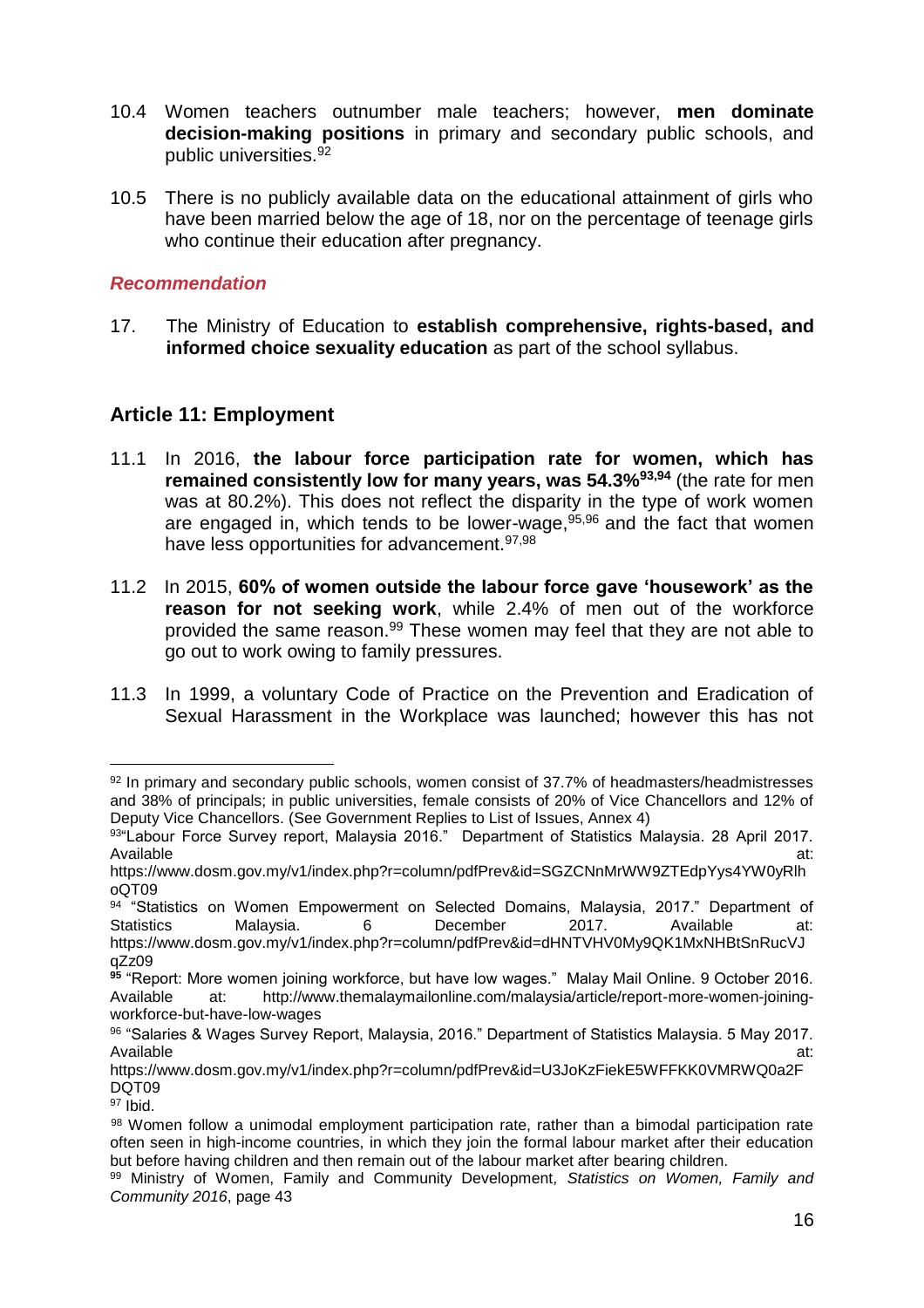been implemented widely.<sup>100</sup> In 2011, employment legislation was amended to include provisions on sexual harassment; **however there are critical shortcomings: in the definition of sexual harassment, who is protected,<sup>101</sup> and the complaint mechanism.<sup>102</sup>** The landmark ruling of the Federal Court in the case of *Mohd Ridzwan Bin Abdul Razak.Appellant and*  Asmah Binti Hj. Mohd Nor,<sup>103</sup> recognised and defined the tort of sexual harassment, paving the way for victims to seek redress in civil court. However, there is **still a need for a comprehensive law on sexual harassment**, <sup>104</sup> to allow complainants to seek redress without the time, expense, and public nature of going to court.

11.4 The visa Long Term Social Visit Pass for non-citizen spouses comes with a statement that **"any form of employment is strictly prohibited**."<sup>105</sup> Combined with the mandatory requirement of getting permission to work from the Malaysian spouse, it limits employment opportunities until the non-citizen spouse obtains Permanent Residence (PR), a process which itself is mired in bureaucratic delays.<sup>106</sup> Additionally, the Malaysian employer's contribution of 12-13% of the salary to the social security fund (EPF) is not mandatory for foreign spouses,<sup>107</sup> nor do foreign spouses receive social security protection under SOCSO, which provides benefits to employees who suffer from employment-related injuries, or invalidity pension.

l <sup>100</sup> "Legislate against sexual harassment." The Malaysian Bar. 6 November 2009. Available at: http://www.malaysianbar.org.my/letters\_others/legislate\_against\_sexual\_harassment.html

<sup>&</sup>lt;sup>101</sup> For example, the provisions of the Employment Act 1955 do not apply to migrant domestic workers, and are not applicable in states in east Malaysia, which to date have not amended their labour ordinances to address sexual harassment.

<sup>102</sup> Alagappar, Ponmalar N. and Sabitha Marican. "The Issue of Sexual Harassment Legislation in a Mainstream Newspaper in Malaysia." 2014. Available at: http://repo.uum.edu.my/13056/1/pro52.pdf

<sup>103</sup> *Mohd Ridzwan Bin Abdul Razak.Appellant and Asmah Binti Hj. Mohd Nor*. In The Federal Court Of Malaysia (Appellate Jurisdiction) Civil Appeal No: 01(F)-13-06/2013 (W). 2 June 2016. Available at: http://www.foongchengleong.com/judgements/Mohd%20Ridzwan%20bin%20Abdul%20Razak%20v% 20Asmah%20Binti%20Hj%20Mohd%20Nor%20(FC).pdf

<sup>&</sup>lt;sup>104</sup> The primary reason for this need is that seeking redress through the tort of sexual harassment still requires an individual to go through the court process to access justice, which means going through a public, costly, and potentially lengthy procedure. An independent Sexual Harassment Act and tribunal would allow complainants to seek redress without going to court, and would reduce other barriers to accessing justice, including the time and expense involved in pursuing a court action.

<sup>105 &</sup>quot;Ease the burden of foreign spouses." The Star Online. 1 April 2016. Available at: http://www.thestar.com.my/opinion/letters/2016/04/01/ease-the-burden-of-foreign-spouses/

<sup>&</sup>lt;sup>106</sup> The Long Term Social Visit Pass given to non-citizen spouses states "any form of employment is strictly prohibited." This is a serious impediment to employment, as employers are reluctant to hire non-citizen spouses upon seeing this statement on their visas, and this may further jeopardise the financial security of non-citizen wives, once again putting them in vulnerable situations. Even with the ability to work under the LTSVP, non-citizen spouses can only seek employment in the state they reside and where their Immigration file is located, and certain sectors, such as banking, finance and other licensed and professional sectors, remain inaccessible until the non-citizen spouse obtains PR. The endorsement to work is tied to the visa duration, so couples without children are forced to make repeated visits for submission with the added burden of collection of copious documents from the employer and spouse for renewal of visas. In the state of Sabah, it has been garnered that getting the endorsement to work takes three to six months, whereas in Peninsula Malaysia, unless there is a house visit by officers, the approval takes 3 days.

**<sup>107</sup>** "Ease the burden of foreign spouses." The Star Online. 1 April 2016. Available at: http://www.thestar.com.my/opinion/letters/2016/04/01/ease-the-burden-of-foreign-spouses/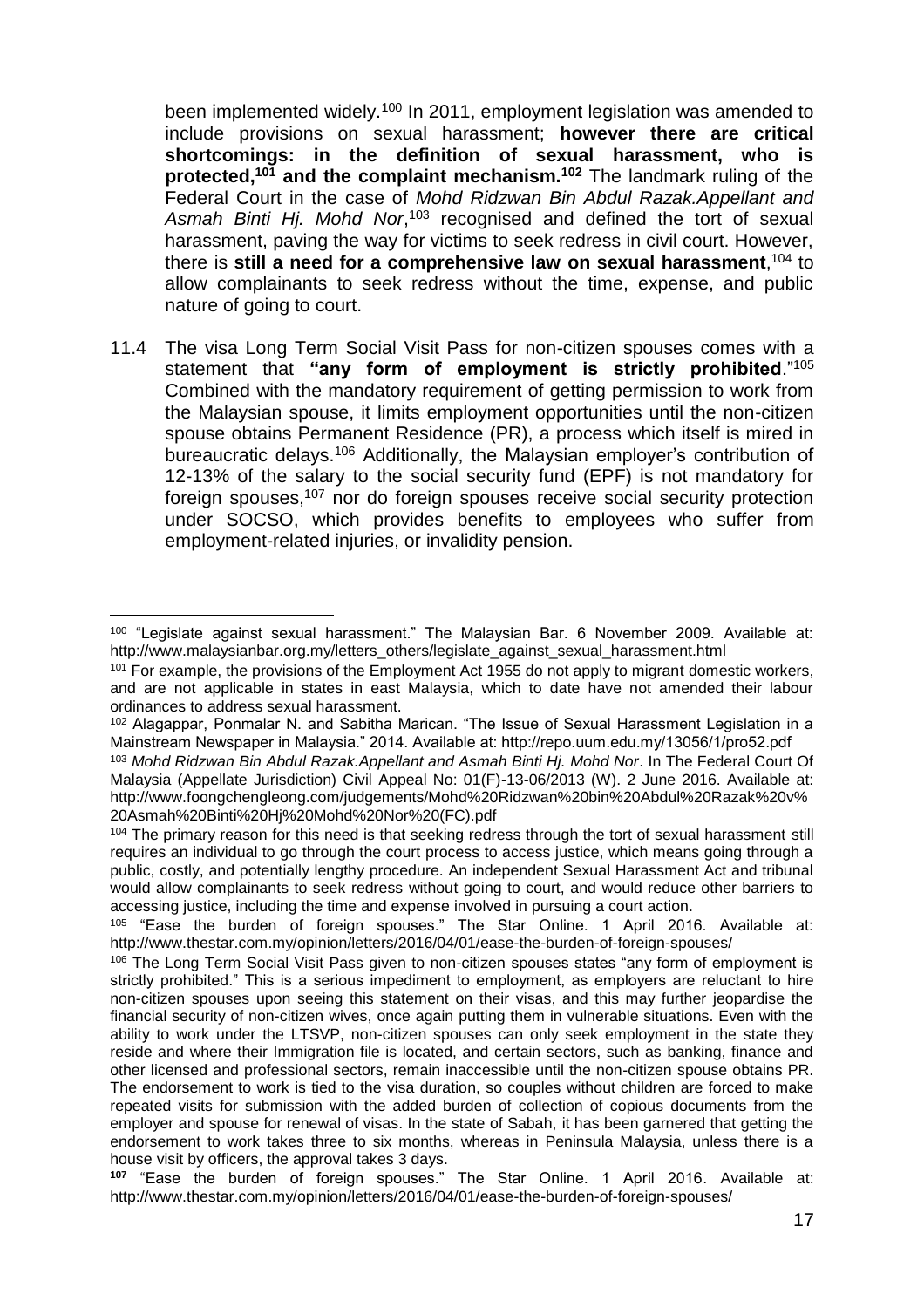- 18. Engage various government ministries and agencies to provide skills-training programmes, including Technical and Vocational Education and Training (TVET), to stay-at-home wives and mothers, enabling them to engage in flexible employment.
- 19. Amend laws and policies to **provide foreign spouses the right to work**; **remove the statement of prohibition from employment on the visa** and requirement to obtain permission to work from their Malaysian husbands, and make employers' contribution to EPF and SOCSO for non-citizen spouses mandatory.

# **Article 12: Health**

l

- 12.1 Gender disaggregated health data is not publicly available; more gender sensitive research and data should be promulgated to provide a complete picture on how gender impacts health.
- 12.2 The continued **privatisation of healthcare** in Malaysia is threatening to make affordability one of the factors that will reduce women's accessibility to health care services.<sup>108</sup>
- 12.3 Many women have **difficulty exercising their reproductive right to decide to have children and to access high quality services**, which can be seen by the following:
	- The use of contraception has remained stagnant at 52% since 1984.<sup>109,110</sup> The use of modern methods of contraception is lower, at 34%.<sup>111</sup>
	- The law allows for abortion to protect the physical and mental health of the mother, but abortion is stigmatised and costly and government hospitals often do not provide the service. In January 2015, Nirmala Thapa, a Nepali migrant worker, **was the first woman in Malaysia charged and convicted for having an abortion.** As a migrant worker, Thapa was prohibited from getting pregnant in Malaysia. She was subsequently acquitted.112,113

<sup>108 &</sup>quot;The Malaysian health system in transition: The ambiguity of public and private." Chee-Koon Chan. 2014. Available at:

http://www.municipalservicesproject.org/sites/municipalservicesproject.org/files/publications/Occasion alPaper26\_Chan\_Malaysian\_health\_system\_in\_transition\_Aug2014.pdf

<sup>109</sup> "Country Profile on Universal Access to Sexual and Reproductive Health: Malaysia." ARROW and The Federation of Reproductive Health Association (FRHAM). 2015. Available at: http://arrow.org.my/wp-content/uploads/2015/04/Country-Profile-SRH-Malaysia.pdf

<sup>110</sup> "2014 Family Planning Survey in Malaysia." LPPKN. 2014. Available at: http://www.lppkn.gov.my/index.php/pusat-sumber/2016-02-26-02-25-15/2016-03-04-00-42-00/file <sup>111</sup> Ibid.

<sup>&</sup>lt;sup>112</sup> "In second shot at abortion case, Nepali woman pleads not guilty." Malay Mail Online. 29 January 2015. Available at: http://www.themalaymailonline.com/malaysia/article/in-second-shot-at-abortioncase-nepali-woman-pleads-not-guilty#sthash.zH1ne55i.dpuf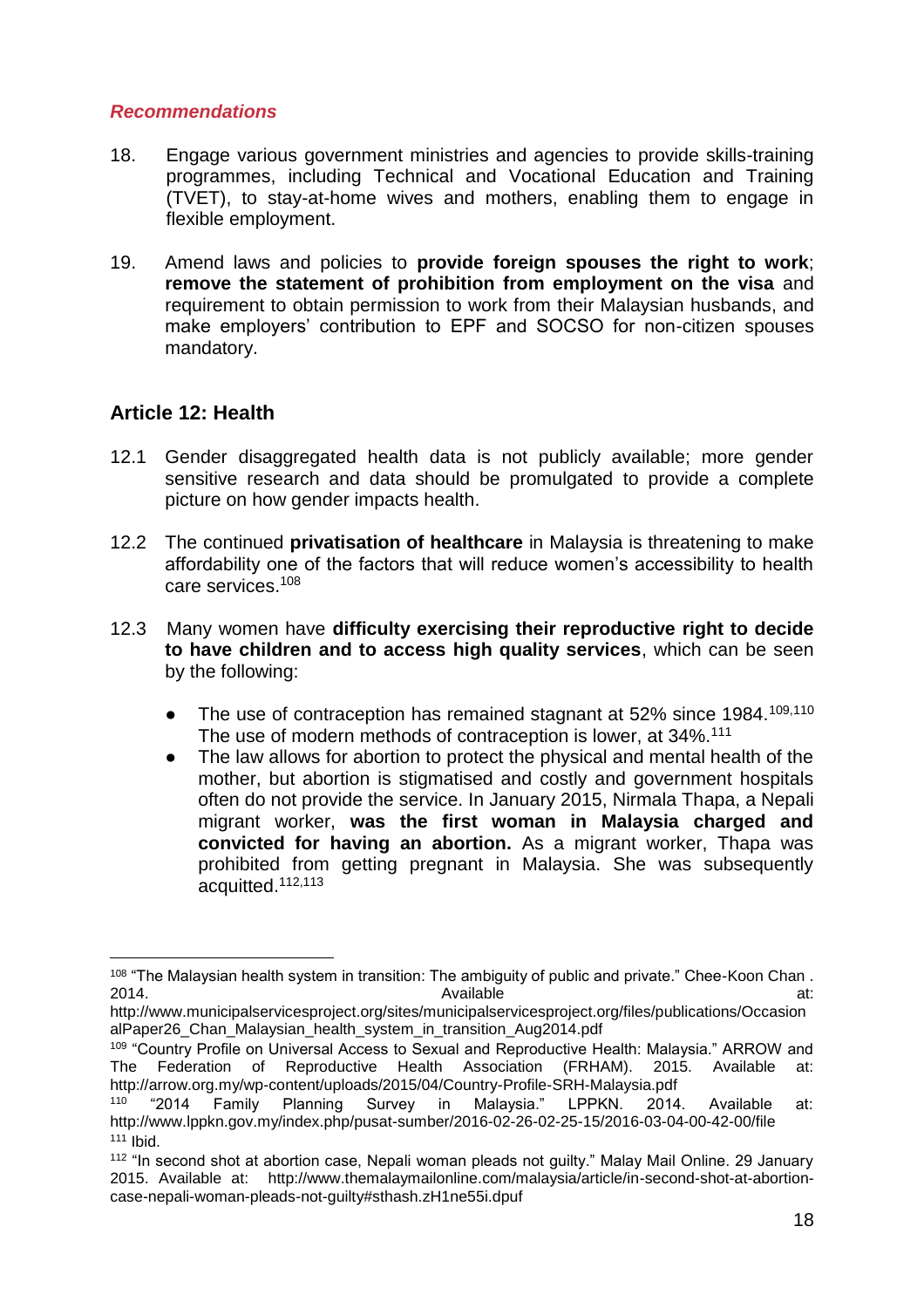- Information and counselling from government hospitals are often provided within a religious framework, rather than a reproductive health rights framework.
- For sterilisation procedures, women need the consent of their husbands.
- 12.4 **Female genital mutilation (FGM) is still a common practice** in Malaysia. The Malaysian National Council of Islamic Religious Affairs (JAKIM) introduced a fatwa in 2009 declaring that female circumcision is obligatory for all Muslim women.114,115
- 12.5 Women are the **fastest growing part of the population being infected with HIV**. 116
- 12.6 **Mandatory HIV testing is in place for all Muslim couples intending to marry**. The findings of the test do not impede the ability of couples to get married.
- 12.7 **Sex education is inadequate** and based on religious morals rather than a rights-based approach to bodily integrity.<sup>117</sup> The sex education curriculum for schools was approved by Cabinet in 2006 but has yet to be fully implemented.<sup>118</sup>
- 12.8 Raids on entertainment venues are common. **The presence of condoms can be used as evidence against an individual and works against ensuring**

l <sup>113</sup> Based on information provided by Nirmala's lawyer, V. Parthipan, the government filed a notice of appeal subsequent to Nirmala's acquittal, but the appeal was later dropped. Although the reasons for this cannot be confirmed, it may have been due to Nirmala leaving the country.

<sup>114</sup> "Female circumcision: A common practice in Malaysia and Singapore". MIMS Today. 18 Oct 2016. Available at: https://today.mims.com/female-circumcision--a-common-practice-in-malaysia-andsingapore

<sup>115</sup> The MOH monitors all states submission of the inspection of the genitalia of Muslim baby girl, aged 18 month who visits the clinic to obtain their DTAP booster vaccination. 83-85% of Muslim baby girls have been circumcised by medical professionals in private clinics without any complications. In other words, 15-17% of baby girls have had complications. (See Government Replies to List of Issues. Page 5)

<sup>&</sup>lt;sup>116</sup> While persons living with HIV are predominantly men, female infections over the years have increased, with the male-female ratio of cases declining from 9.6 in 2000, to 4.5 in 2010, to 4.0 in 2014. 92.4% of women with HIV acquired it through heterosexual transmission. (See "National Strategic Plan – Ending AIDS 2016 – 2030". Ministry of Health Malaysia.". 2015. Available at: http://www.aidsdatahub.org/sites/default/files/publication/Malaysia\_National\_strategic\_plan\_2016-2030.pdf)

<sup>&</sup>lt;sup>117</sup> The Minister for Women, Family and Community Development recently recommended a review of the school syllabus to incorporate sex education be taught under the subjects of Moral Education and Islamic Studies. Research done in the United States has found that abstinence-only sex education is ineffective and harmful to young people. (See "Don't mix sex education with Islamic and moral studies, advocates tell Putrajaya." Malay Mail Online. 25 October 2017. Available at: [http://www.themalaymailonline.com/malaysia/article/dont-mix-sex-education-with-islamic-and-moral](http://www.themalaymailonline.com/malaysia/article/dont-mix-sex-education-with-islamic-and-moral-studies-advocates-tell-putraj#OmvObCRG8WKc0IoS.97)[studies-advocates-tell-putraj#OmvObCRG8WKc0IoS.97\)](http://www.themalaymailonline.com/malaysia/article/dont-mix-sex-education-with-islamic-and-moral-studies-advocates-tell-putraj#OmvObCRG8WKc0IoS.97)

<sup>118</sup> The 2015 Malaysian Youth Sexual and Reproductive Health survey conducted found that 62% out of 1,071 young Malaysian respondents said they felt they have not received sufficient information on sexual and reproductive health (SRH). (See "Malaysian Youth Sexual and Reproductive Health Survey". Durex. 2015. Available at: [http://www.perspective.com.my/sitecontent/The%20Malaysian%20Youth%20Sexual%20and%20Repr](http://www.perspective.com.my/sitecontent/The%20Malaysian%20Youth%20Sexual%20and%20Reproductive%20Health%20Survey%20(E-Booklet).pdf) [oductive%20Health%20Survey%20\(E-Booklet\).pdf\)](http://www.perspective.com.my/sitecontent/The%20Malaysian%20Youth%20Sexual%20and%20Reproductive%20Health%20Survey%20(E-Booklet).pdf)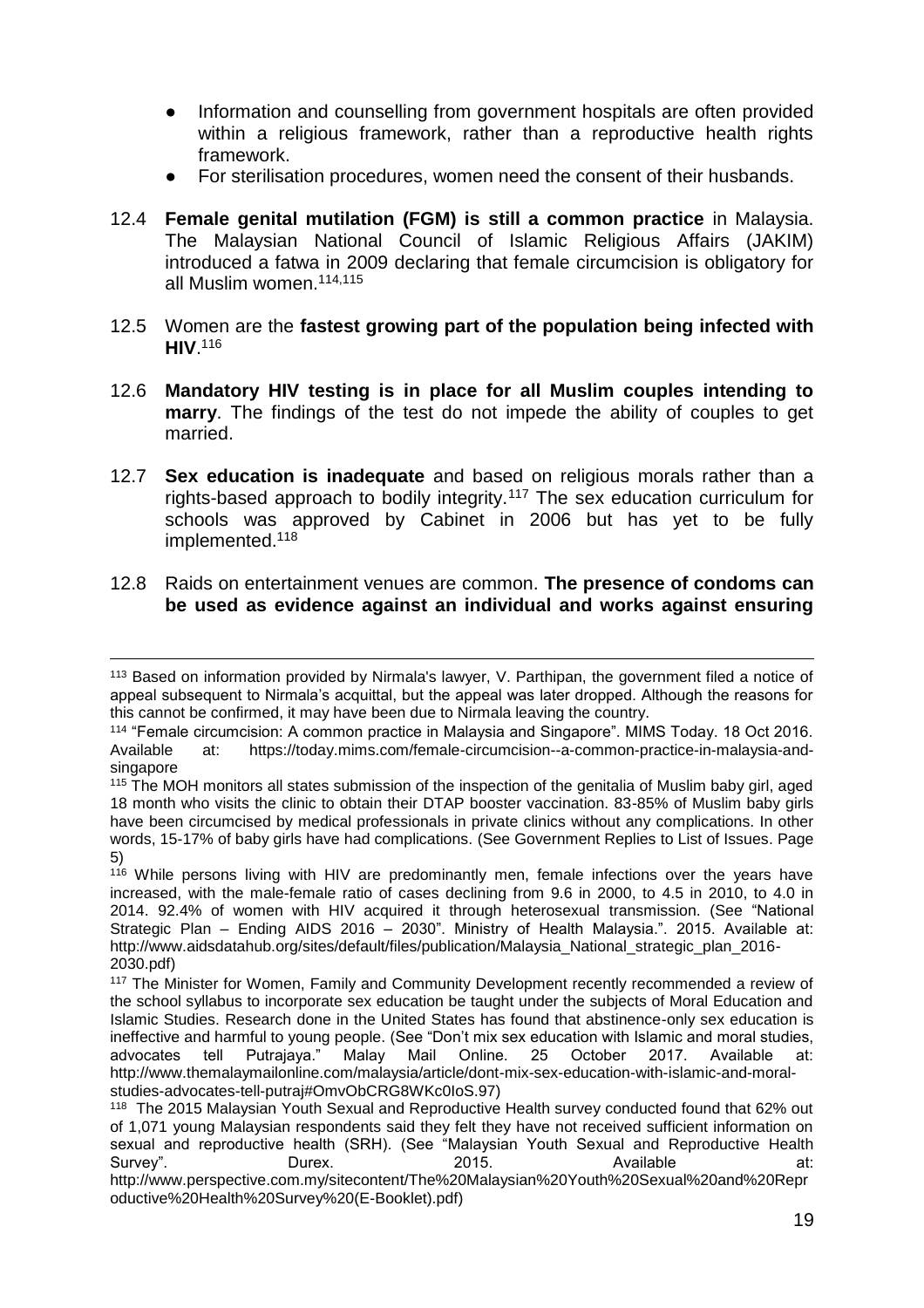and protecting public health.<sup>119</sup> This hinders people from practising safe sex.

12.9 **Access to health care is limited for some groups of women**, including refugee women, indigenous women, migrant women, transgender women, and female prisoners – including pregnant women<sup>120</sup> and transgender women.<sup>121</sup>

### *Recommendations*

- 20. Prohibit the practice of **all forms of Female Genital Mutilation (FGM)**, given that it has no basis in core Islamic law or any of its partial provisions, but carries significant health risks and compromises the autonomy of girls.
- 21. Provide **access to healthcare** on a non-discriminatory basis; ensure that women are able to access public health care, in particular critically important family planning and reproductive health care services.

## **Article 13: Social and economic rights**

- 13.1 The government spends insufficiently on welfare benefits<sup>122,123</sup> and disadvantaged women often cannot access welfare assistance from the state as they are unaware of such aid or they are deemed ineligible based on current unrealistic poverty line income levels.<sup>124</sup>
- 13.2 The vast majority of women enter the workforce when they are young and before their children are born, in which they receive the same pension plans as all Malaysian citizens. However, after children are born women tend to leave the workforce early, in which their pensions are foregone.<sup>125</sup>

l <sup>119</sup> "Health-Malaysia: Condom Taboo Hampers Fight Against HIV." Inter Press Service News Agency. 24 May 2007. Available At: http://www.Ipsnews.Net/2007/05/Health-Malaysia-Condom-Taboo-Hampers-Fight-Against-Hiv/

<sup>120</sup> The Human Rights Commission of Malaysia, SUHAKAM, conducted a nationwide survey on the right to health in prison. Among the survey's findings was that there is a need to provide prenatal and postpartum care and treatment for female prisoners. (See "Suhakam: Give mothers in prison proper healthcare, child support." Free Malaysia Today. 30 May 2017. Available at: http://www.freemalaysiatoday.com/category/nation/2017/05/30/suhakam-give-mothers-in-prisonproper-healthcare-child-support/)

<sup>&</sup>lt;sup>121</sup> The Human Rights Commission of Malaysia (SUHAKAM) conducted a nationwide survey on the right to health in prison, and observed that there is no standardised policy concerning the placement of transgender persons in prisons. SUHAKAM noted that although the number of transgender prisoners in Malaysia is low, these individuals are at a substantially elevated risk of suffering from assault or self-harm. (See "Suhakam calls for SOP on transgender prisoners." Free Malaysia Today. 30 May 2017. Available at: http://www.freemalaysiatoday.com/category/nation/2017/05/30/suhakam-calls-forsop-on-transgender-prisoners/)

<sup>122</sup> "Welfare will not bankrupt Malaysia." Free Malaysia Today. 17 July 2013. Available at: http://www.freemalaysiatoday.com/category/opinion/2013/07/17/welfare-will-not-bankrupt-malaysia/ <sup>123</sup> "RM1.4bil allocation for elderly, disabled and single mothers." New Straits Times. 24 March 2012.

<sup>124</sup> Unpublished paper by Prema Devaraj, Women's Centre for Change (WCC), Penang, 2010.

<sup>125 &</sup>quot;Boosting women's participation in workforce". New Straits Times. 11 December 2017. Available at: https://www.nst.com.my/opinion/columnists/2017/12/313174/boosting-womens-participation-workforce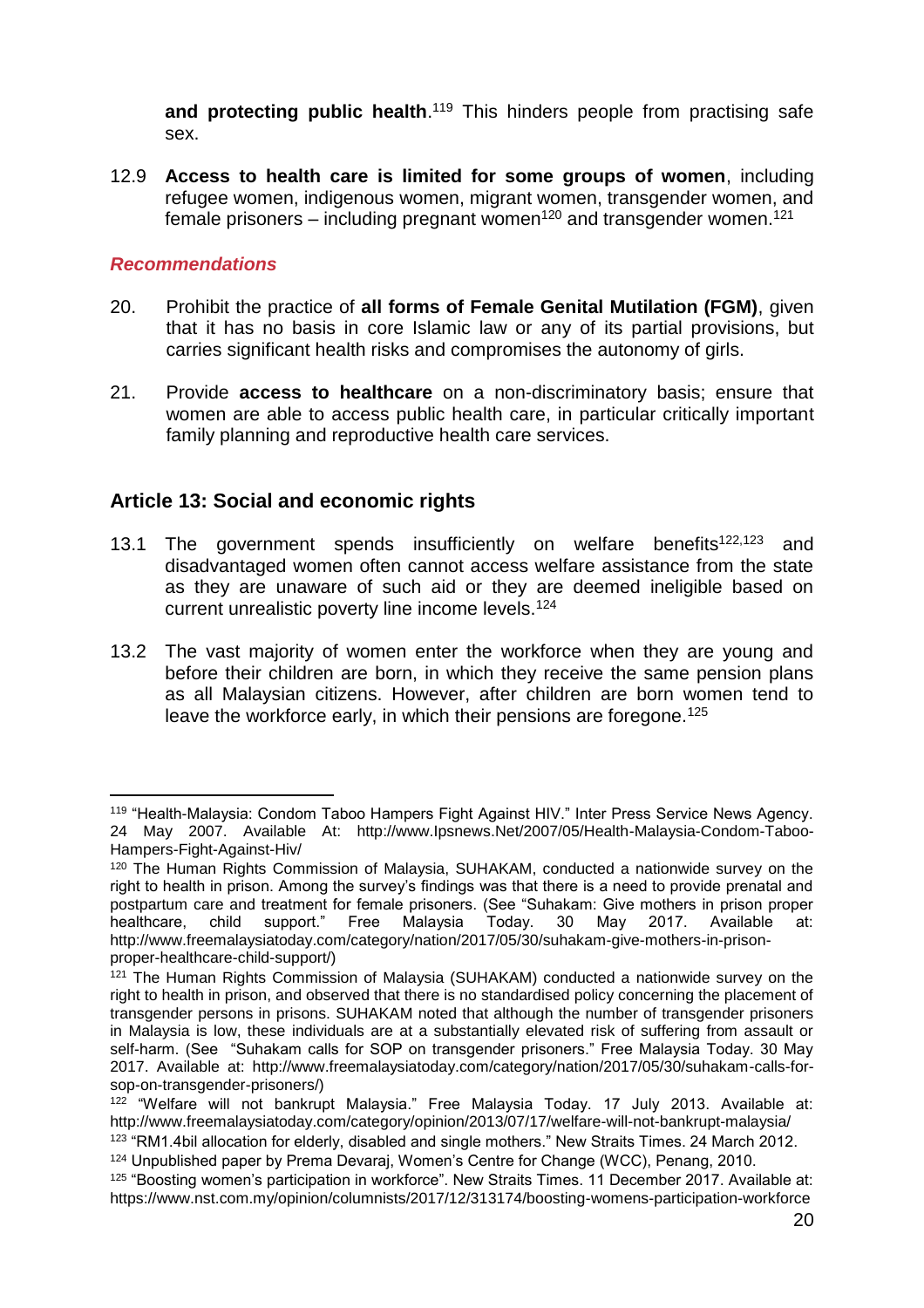- 13.3 The number of declared women bankruptcies from January to October 2017 amounted to almost 5,000 and from 2013 to October 2017, this number amounted to more than 30,000 women. This is largely due to an inability to repay debt along with other factors including loan procedures lacking safeguards and low female participation rates in the workforce.<sup>126</sup>
- 13.4 Non-citizen wives of Malaysian husbands face difficulty in opening individual bank accounts, leaving them economically dependent on their husbands.
- 13.5 Non-citizen spouses of Malaysians who wish to purchase housing/property are subjected to foreign investment directives and to limitations on property purchase or ownership, which currently is at a floor of RM1 million and in some states up to RM2 million and RM3 million, which is cost-prohibitive for middle and lower-income families and also results in many non-citizen wives not having the ability to purchase or own property.

- 22. Reinstate **pension benefits** to women who leave the workforce when they bear children but return to the workforce at a later stage in life, to incentivise mothers to re-join the labour force.
- 23. Work with major GLC banks to lower **interest rates and provide skillstraining programmes** (see Article 11: Employment), particularly for lowincome and single mothers, to ensure that women can continue borrowing for economic opportunities while managing debt obligations.
- 24. Create exceptions for foreign spouses of Malaysians from overarching policy and regulations governing foreigners, in the interest of their Malaysian families and their social and economic well-being.

# **Article 14: Rural women**

 $\overline{a}$ 

- 14.1 Due to **poor infrastructure such as roads, many settlements/villages/longhouses are not easily accessible in rural parts of peninsular and east Malaysia**. This poses many negative consequences including reduced employment opportunities, women and children left behind when men seek work away from home, poor access to services and irregular school attendance. The alternative transport arrangements can put girls at risk of sexual abuse and other forms of violence, which can result in a higher school dropout for girls.<sup>127</sup>
- 14.2 Penan communities in Sarawak experience a denial of their rights to land and access to services. Many are dependent on the logging companies to provide

<sup>126</sup> "Ignorance, loan 'culture' leading to young bankrupts in Malaysia". Today. 16 December 2017. Available at: http://www.todayonline.com/world/ignorance-loan-culture-leading-young-bankruptsmalaysia

<sup>&</sup>lt;sup>127</sup> "Orang asli issues: Access to education still difficult." The Star Online. 24 March 2015. Available at: http://www.thestar.com.my/lifestyle/family/features/2015/03/24/orang-asli-issues-access-to-educationstill-difficult/#RbMf6ErIYeUkj2e4.99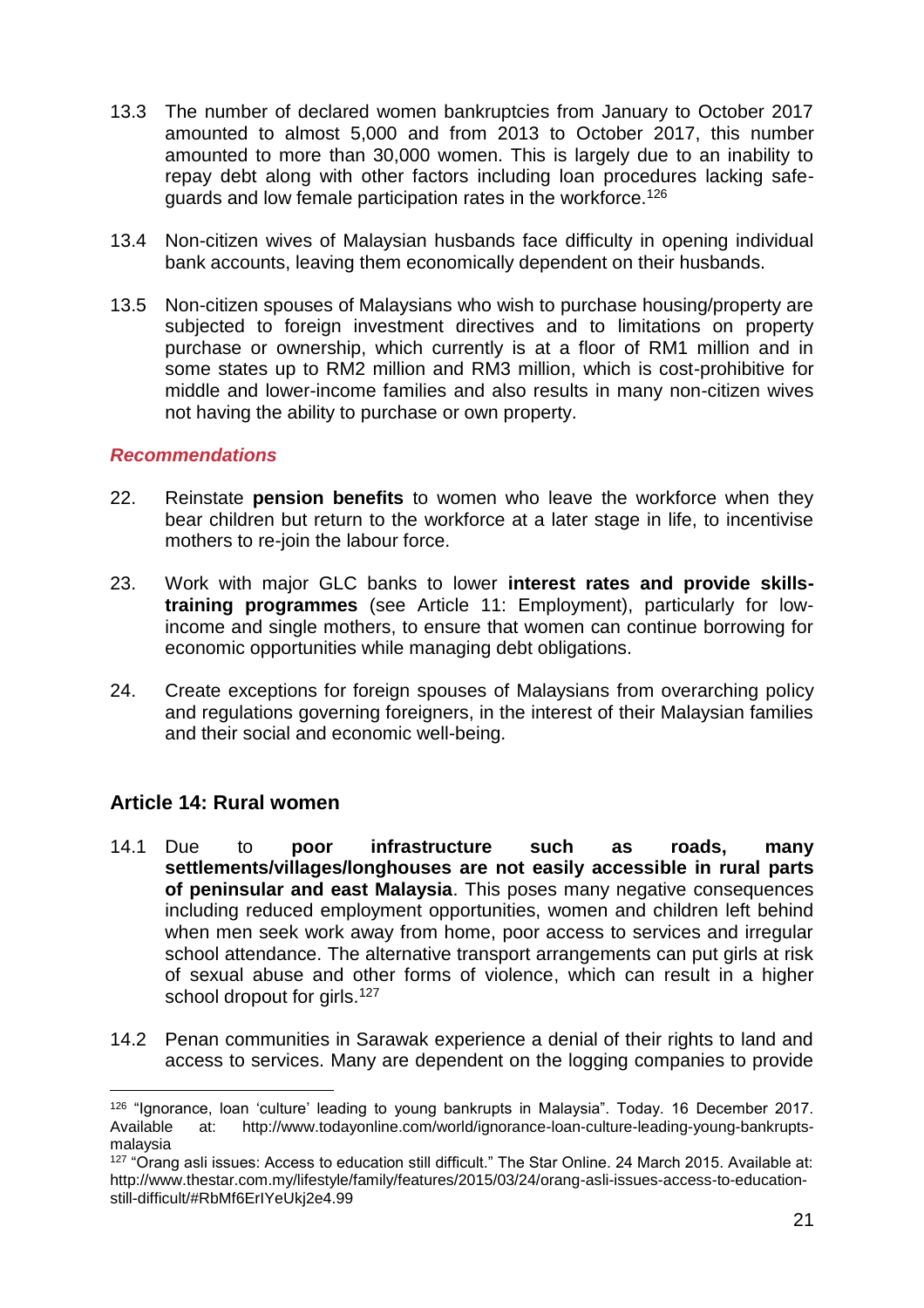basic services, such as transport. Women and girls are particularly vulnerable and have experienced abuse. A National Task Force was formed and a report produced with some economic remedies proposed, but redress for the abuse is limited.<sup>128</sup>

- 14.3 The representation of women in village committees is very low.<sup>129</sup>
- 14.4 Women are not represented in decision-making with regard to rural projects.
- 14.5 There is a lack of consistent and planned skills training for rural women.

#### *Recommendations*

l

25. Ensure accessibility of rural women to new modern farming technologies, financial supports and production, digital and entrepreneurial training; encourage establishment of social enterprises among rural women and their household members.

### **Article 15: Equality before the law**

- 15.1 The Penal Code and state Syariah laws criminalise "enticing a married woman," perpetuating a view that women are the property of their husbands.
- 15.2 Most states have Syariah evidence laws **equating the testimony of two female witness' to that of one male witness**. 130
- 15.3 Laws discriminate against women on the basis of their gender identity, gender expression, and sexual orientation.
- 15.4 Malaysian mothers to children born overseas do not have the same rights to confer their citizenship to their children as fathers.

### **Article 16: Marriage and family relations**

16.1 In 2005, Parliament passed the Islamic Family Law (Federal Territories) (Amendment) Act 2005, which contained several provisions discriminatory to women. The then Prime Minster noted the concerns of women's groups and stated that further amendments may be made to the law to remove the

<sup>&</sup>lt;sup>128</sup> "What has been done for the Penan women since the National Task Force report?" Penan Support Group.<br> $\begin{array}{ccc}\n\text{Group.} & 26\n\end{array}$  at: Group. 26 June 2013. Available at: http://www.wao.org.my/news\_details.php?nid=298&ntitle=What+has+been+done+for+the+Penan+wo men+since+the+National+Task+Force+report

<sup>&</sup>lt;sup>129</sup> In 2009, out of the 15,460 committees throughout the country, only 161 committees had a woman chairperson, which equates to 1 per cent. (Data from the Malaysian National Council of Women's Organisations (NCWO))

<sup>130</sup> Section 86 of the Syariah Court Evidence (Federal Territories) Act 1997.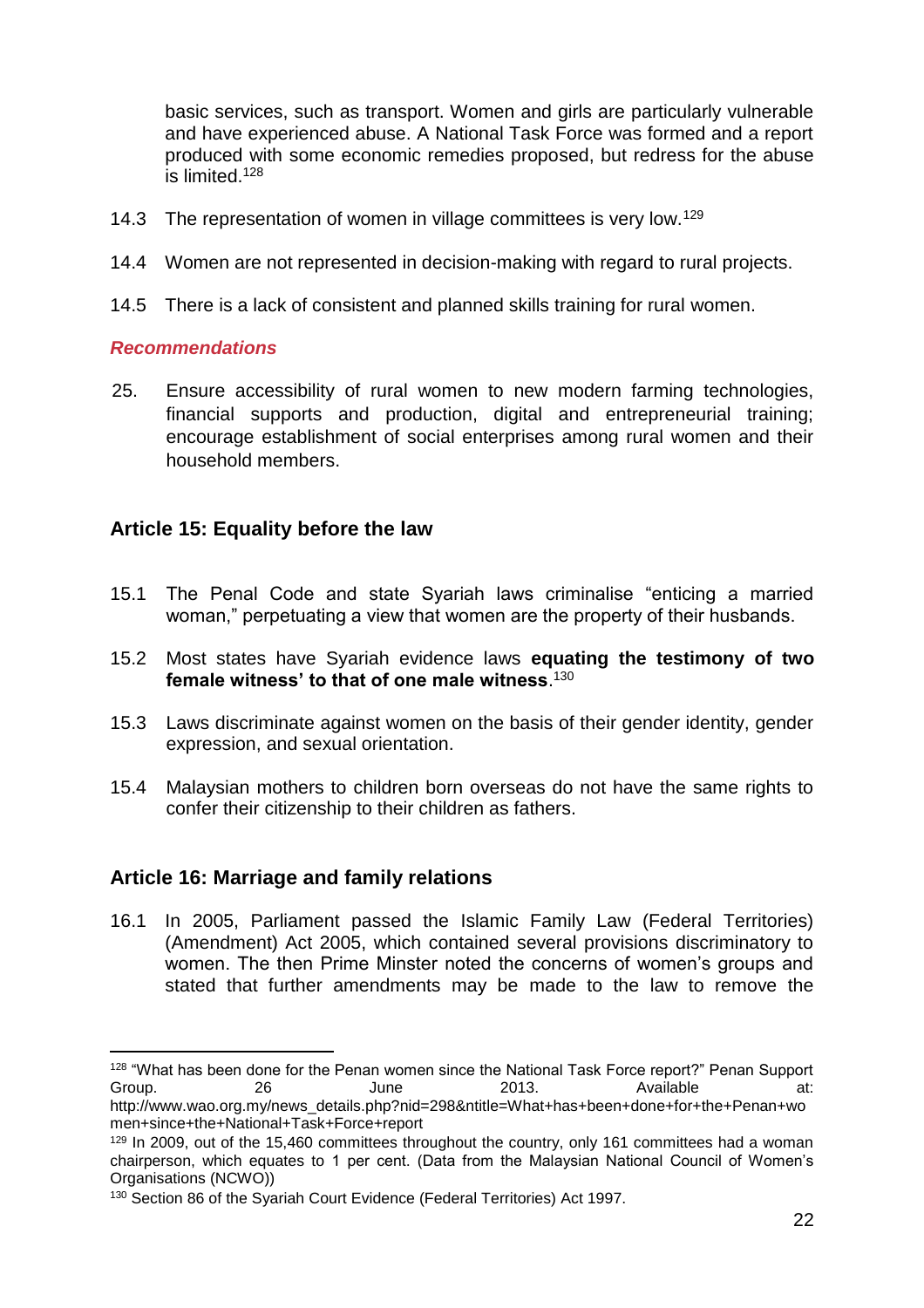discriminatory elements.<sup>131</sup> To date, these amendments have not been tabled in Parliament.

- 16.2 A **dual legal system governs Muslim and non-Muslim personal laws separately** and Article 121(1A) of the FC excludes the civil courts from hearing matters relevant to the Syariah Courts or involving Muslim parties (and vice versa). The conflicting jurisdictions have far reaching effects on guardianship and custody of children, maintenance, the religious conversion of children, inheritance, and funerary rights of the deceased spouse.<sup>132</sup>
- 16.3 Women and men in Malaysia do not share the same rights in marriage. **Polygamy is still permitted for Muslim men.** Women are discriminated against with regard to guardianship of children and may lose maintenance when deemed disobedient to their husbands.
- 16.4 **Child marriage is still legally permitted in Malaysia**, despite the fact that the government has removed its reservation to Article 16(2) of CEDAW.<sup>133</sup>
- 16.5 Children born within six months of the date of marriage are considered **'illegitimate'** and are not allowed to carry the name of the father. In such cases, custody and maintenance of the child appertains exclusively to the mother and her relations, while the father has no rights to the child and vice versa.<sup>134</sup>
- 16.6 The Cabinet decided in 2009, where one parent converts to Islam, children of the marriage cannot be unilaterally converted to Islam.<sup>135</sup> Conversion is often permanent and has major legal implications – for example, it can be used by the converting spouse to obtain an advantage in gaining custody. The Law Reform (Marriage and Divorce) (Amendment) Bill 2017 aimed to address unilateral conversion, but Clause 88A that dealt with the issue, was

l <sup>131</sup> A committee was established to amend the legislation, and consensus was reached on the removal of the discriminatory elements. These amendments were then sent to the Malaysian Council of Rulers for review by religious authorities. These amended laws are now with the Department of Islamic Development Malaysia (*Jabatan Kemajuan Islam Malaysia* (JAKIM)).

<sup>132</sup> The Federal Court's decision in the case of *Viran Nagapan v Deepa Subramaniam* confirmed that regardless of such conversion, all issues arising out of a civil marriage must be settled according to civil law, and not state Islamic law enactments, since the marriage was solemnised or registered under civil law. Legislation should be amended and adopted as needed so that all relevant laws are made consistent with the Federal Court's decision in *Viran Nagapan v Deepa Subramaniam*, which is based on the separate jurisdictions set out in our Federal Constitution.

<sup>133</sup> Family law for non-Muslims permits the marriage of girls aged 16 years with the consent of the state government's Chief Minister. For Muslim girls, marriage below 16 (without any minimum) is permitted with the consent of a court.

<sup>134</sup> Sections 80 and 85 of the Islamic Family Law (Federal Territories) (Amendment) Act 2005.

<sup>135 &</sup>quot;Uphold 2009 cabinet decision prohibiting unilateral conversion of minors, Putrajaya told." Malay Mail Online. 12 January 2016. Available at: http://www.themalaymailonline.com/malaysia/article/uphold-2009-cabinet-decision-prohibiting-

unilateral-conversions-of-minors-p#9dvKfbJGSsIph1hF.97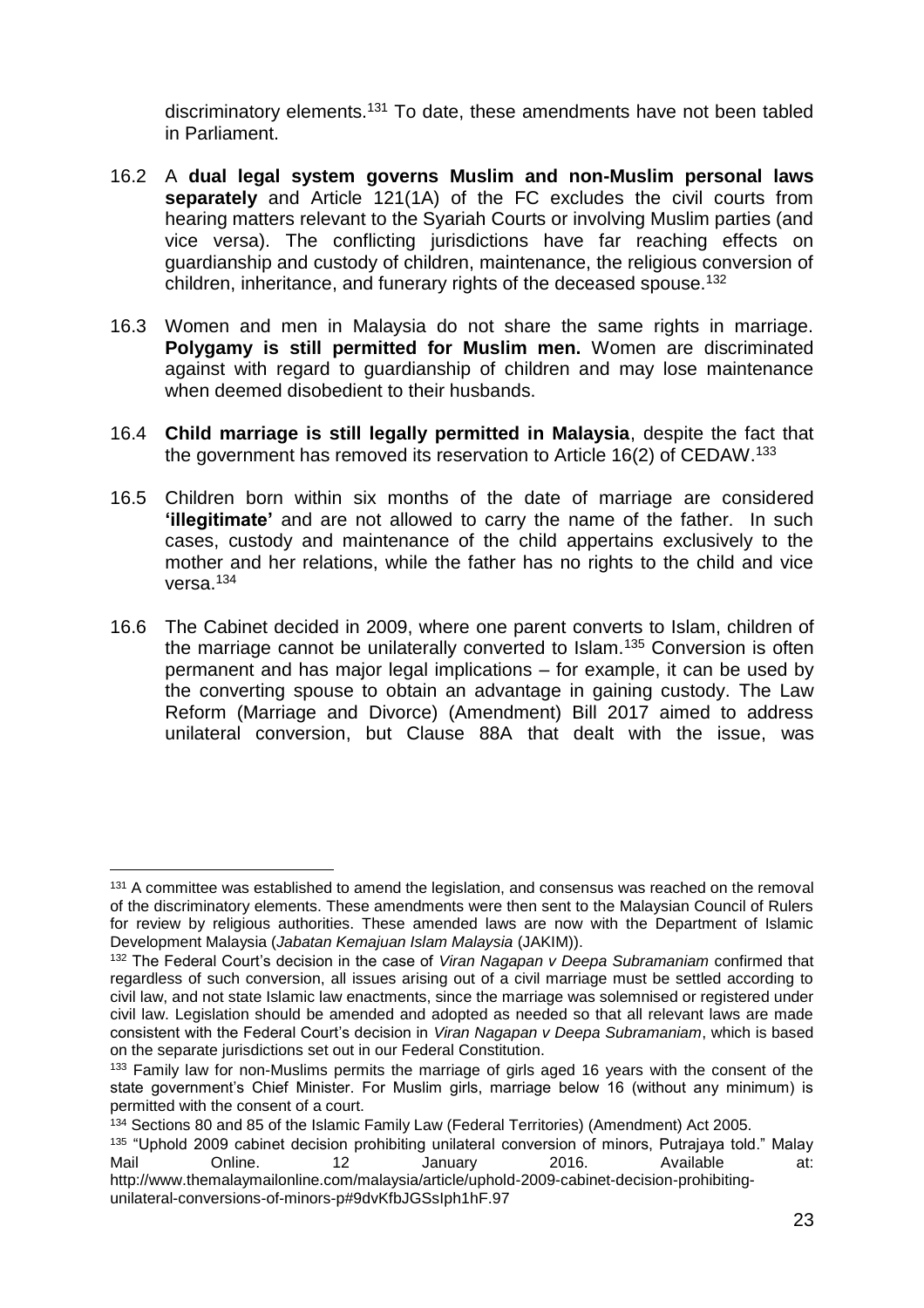removed.<sup>136</sup> Positively, the Federal court recently nullified the unilateral conversion of Indira Gandhi's three children in a landmark decision. 137,138

### *Recommendations*

- 26. **Raise the minimum age for marriage of all girls to eighteen**, regardless of religion, without exceptions.
- 27. Set up a register to **document underage marriage** at the chief minister's office (for non-Muslim marriages) and the Marriage Registration Office (for Muslim marriages) to monitor its prevalence and justification of these marriages.
- 29. Ensure the Federal Court's decision in the Indira Gandhi case is enforced by frontline officers. Amend the Law Reform (Marriage & Divorce) Act and all relevant legislations to reflect the Federal Court's judgment.

### **General Recommendation 19: Violence against women**

- 19.1 The **Domestic Violence Act 1994 (DVA)** has been in operation since 1996, and amended twice (in 2011 and 2017) to improve protection for survivors. Nonetheless, implementation of this law has been inconsistent. **For example:**
	- 19.1.1 Obtaining an Interim Protection Order against a perpetrator of domestic violence may take anywhere between 24 hours and 3 months.
	- 19.1.2 The implementation of the legislation is inconsistent across states and case outcomes are largely dependent on the discretion of the police, the welfare department, and courts.
	- 19.1.3 Protection orders under the DVA are requested by DPPs less than 30% of the time. $139$
- 19.2 The DVA also has major gaps. The Act does not extend protection to **nonmarried intimate partners**, including engaged persons.

l 136 "Parliament passes LRA, sans clause 88A, after marathon debate." New Straits Times. 10 August 2017. Available at: https://www.nst.com.my/news/nation/2017/08/265983/parliament-passes-lra-sansclause-88a-after-marathon-debate

<sup>&</sup>lt;sup>137</sup> In 2015, the Court of Appeal in a majority ruling held that the validity of the conversion of Indira Gandhi's three children by their Muslim father could only be determined by the Syariah Court. In determining that only the Syariah courts have jurisdiction to hear cases of conversion, the courts have left the non-Muslim parent without a remedy. It was only in 2018, after an eight year-long battle, that the unilateral conversion of Indira Gandhi's children is nullified by the Federal Court.

<sup>&</sup>lt;sup>138</sup> "Federal Court: Unilateral conversion of Indira Gandhi's 3 children null and void (updated)." The Star Online. 29 January 2018. Available at:

https://www.thestar.com.my/news/nation/2018/01/29/federal-court-unilateral-conversion-of-indiragandhis-3-children-is-null-and-void/

<sup>&</sup>lt;sup>139</sup> This suggests that DPPs are not adequately versed in the DVA and the protections available for the victims they represent. (See "Consultation Proceedings: National Consultation on the Rights of Vulnerable Witnesses in Court." Women's Centre for Change. 10 September 2015. Page 38)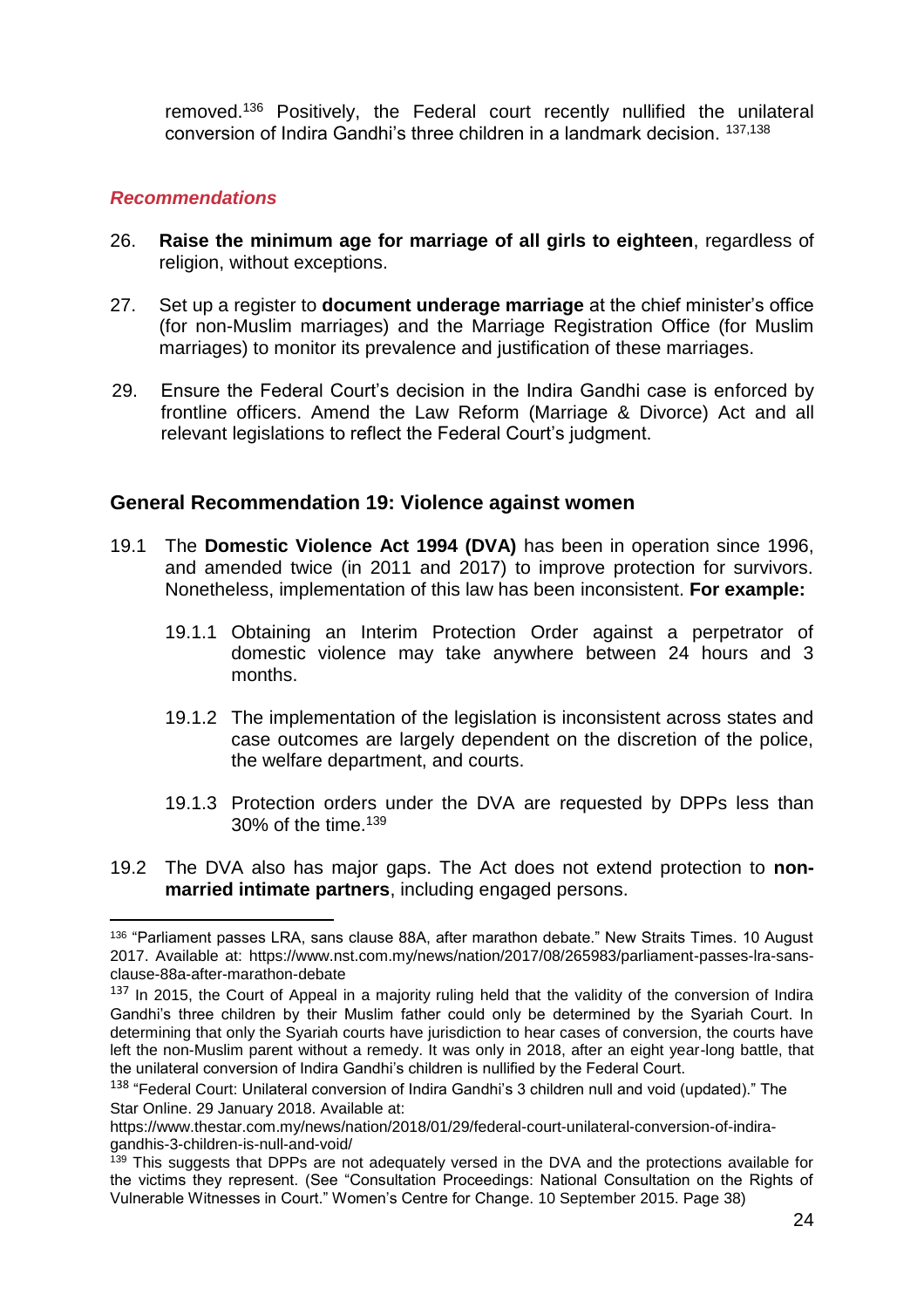- 19.3 Ensuring access to justice and upholding the rights of victims, especially in cases of sexual crimes, remains inconsistent, with existing procedures being poorly utilised.<sup>140</sup>
- 19.4 **Stalking** has not been criminalised in Malaysia.<sup>141</sup>

l

- 19.5 **Cases have emerged introducing a disturbing notion that victims of statutory rape can be married off to their rapists, subjecting them to a lifetime of rape, while the rapists are subsequently exonerated of any crime.**<sup>142</sup> An MP and former Syariah judge went as far as to suggest that child victims of rape *should* marry their rapists to avoid social problems and lead a better life.143,144
- 19.6 **Marital rape is not a criminal offence**. An exception remains in Section 375 of the Penal Code, which states "Sexual intercourse by a man with his own wife by a marriage which is valid under any written law for the time being in force, or is recognized in Malaysia as valid, is not rape."<sup>145</sup>
- 19.7 According to Section 377C of the Penal Code, **rape with an object is not considered rape** – it is considered sex "against the order of nature."

 $140$  A survey conducted in five states of watching brief lawyers representing crime survivors, prosecutors, and the lower courts indicated that Victim Impact Statements, provided for in Section 183A of the Criminal Procedure Code, are used in only 40% of cases, while compensation for victims is only given in 25% of cases. (See "Consultation Proceedings: National Consultation on the Rights of Vulnerable Witnesses in Court." Women's Centre for Change. 10 September 2015.)

<sup>141</sup> The principle of stalking is already recognised in the Domestic Violence Act through protection orders; however, a person should not need to obtain a protection order to be protected from stalking. Furthermore, the DVA does not cover violence between intimate partners, these individuals would not be able to access even the limited protections of the DVA.

<sup>&</sup>lt;sup>142</sup> In one such case, Nor Fazira Saad (12 years old) was raped by Mohd Fahmi Mohamed Alias (19 years old). Fazira was married to Fahmi after being raped by him. Initially, the public prosecutor had retracted the charge of statutory rape on the basis that the victim was married to the perpetrator. However, after a public outcry, led by women and child rights organisations, the charge was reinstated. The perpetrator was found guilty of statutory rape. Nevertheless the status of their marriage remained intact. (See "Activists slam marriage of 12-year-old." Free Malaysia Today. 23 November 2012. Available at: [http://www.freemalaysiatoday.com/category/nation/2012/11/23/activists](http://www.freemalaysiatoday.com/category/nation/2012/11/23/activists-slam-marriage-of-12-year-old-in-malaysia/)[slam-marriage-of-12-year-old-in-malaysia/](http://www.freemalaysiatoday.com/category/nation/2012/11/23/activists-slam-marriage-of-12-year-old-in-malaysia/) and "Marriage cannot drop rape charges." The Malaysian Times. 29 November 2013. Available at: http://www.themalaysiantimes.com.my/marriage-cannot-droprape-charges/)

<sup>143</sup> "Rape victims should marry their rapists, Malaysian MP tells parliament." The Guardian. 5 April 2017. Available at: [https://www.theguardian.com/world/2017/apr/05/victims-should-marry-their-rapists](https://www.theguardian.com/world/2017/apr/05/victims-should-marry-their-rapists-malaysian-mp-tells-parliament)[malaysian-mp-tells-parliament](https://www.theguardian.com/world/2017/apr/05/victims-should-marry-their-rapists-malaysian-mp-tells-parliament)

<sup>144</sup> "Women's group: A life of rape for victims who marry rapists." Malay Mail Online. 5 April 2017. Available at: http://www.themalaymailonline.com/malaysia/article/womens-group-a-life-of-rape-forvictims-who-marry-rapists

<sup>145</sup> In 2006, a new offence, 375A in the Penal Code was introduced. However, this amendment is problematic as the offence criminalises the harm or fear of harm to the wife in the lead up to sex, rather than the act of rape itself, and carries a much lower sentence compared to rape.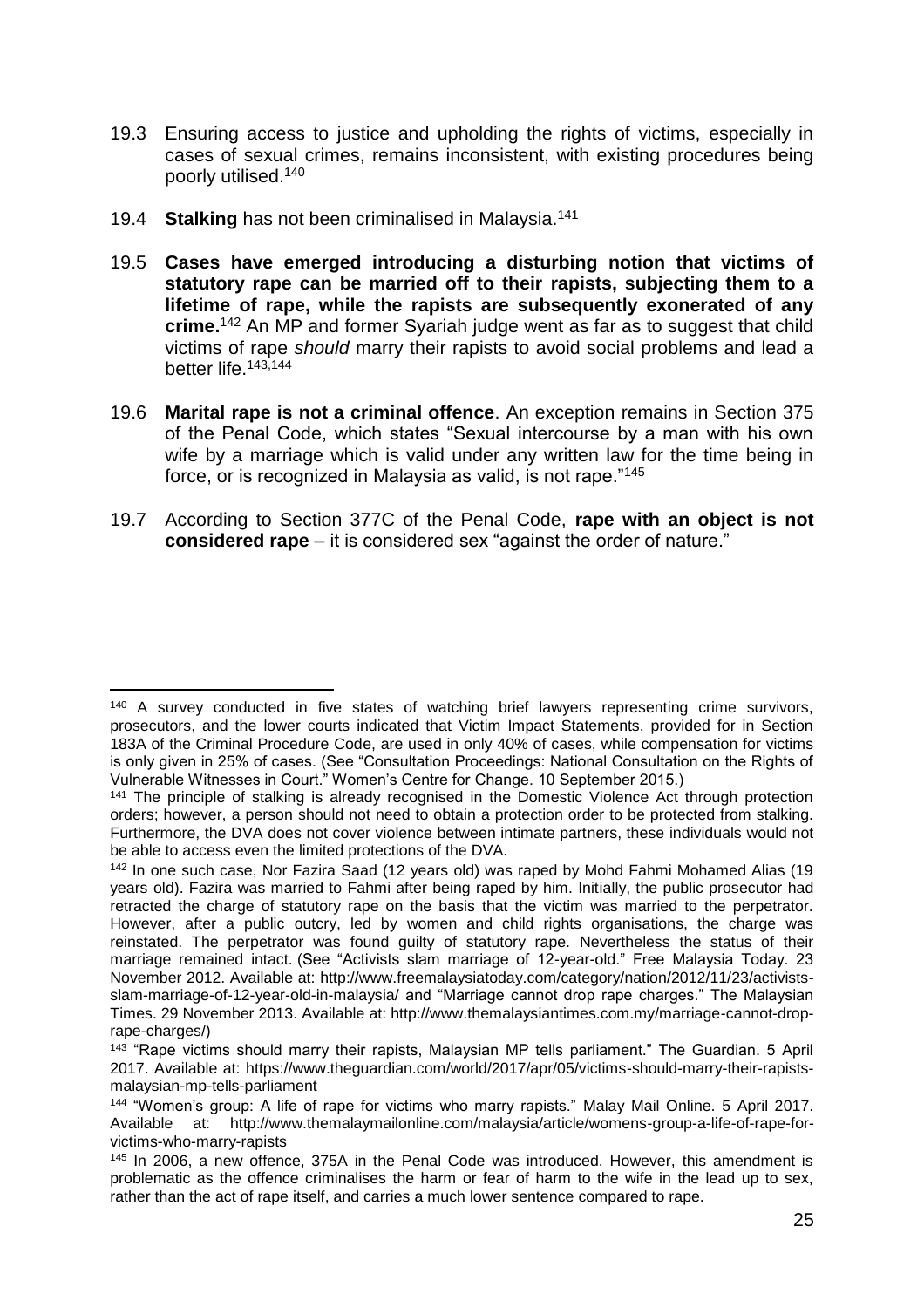- 19.8 **The State carries out violence against women as punishment for crimes under** *Syariah* **law**. <sup>146</sup> For example, women found guilty of *musahaqah* (lesbianism) can be punished by whipping.<sup>147</sup>
- 19.9 **Trans women report high levels of violence, including harassment, hate crimes, and murder.** Violence and harassment towards trans women are carried out by state (police, state Islamic departments) and non-state actors alike. Between 2007-2017, at least 12 murders of trans women were reported in the media, including two in 2017. <sup>148</sup>
- 19.10 **Online gender-based violence is a growing area of concern.** Although there is little data, reported instances include distribution of intimate photos or videos without consent; harassment (women receiving insulting messages via text or social media);<sup>149</sup> stalking; dissemination of private information; identity theft; hate speech; and rape and death threats. 150,151

- 28. Expand the DVA to **include violence perpetrated in unmarried intimate partnership**, and enact laws to protect against **stalking**.
- 29. Remove the exception to subsection 375 of the Penal Code, which explicitly states that sexual intercourse within marriage can never be considered as rape.

l <sup>146</sup> In 2009, Kartika Sari Dewi Shukarno was sentenced by the Pahang *Syariah* Court to six strokes of the *rotan* for drinking beer in a hotel nightclub two years previously (the caning sentence was later commuted to a community service order). In 2010, three women were caned for engaging in illicit sex. <sup>147</sup> Six states in Malaysia impose maximum fines of RM 3,000, three years of imprisonment, and six

strokes for *musahaqah*,

**<sup>148</sup>** "Justice For Sameera – Ensure Thorough Investigation & Hold Perpetrators Accountable." Justice For Sisters. 3 March 2017. Available At: https://Justiceforsisters.Wordpress.Com/2017/03/03/Justice-For-Sameera-Ensure-Thorough-Investigation-Hold-Perpetrators-Accountable/

<sup>149</sup> Participants of #WomensMarchKL, held in conjunction to International Women's Day on 11 March 2017 were under attack on Twitter as they share comments and contents online. These 'troll' messages are harmful and constitute gender-based violence, more so when they occur in mass quantity; they include anything from sending constant derogatory and belittling messages, and threats. <sup>150</sup> In January 2017, a Facebook page titled "Thaipusam Spraying Group" posted threats to spray paint on women purpoted to be "inappropriately dressed" at Thaipusam event. Pictures depicting the back of women donning different sarees with a comment: "Advance warning to Hindu female patrons coming to Thaipusam festival, beware of being sprayed with aerosal paint if found inappropriately dressed." (See "Group warned against spraying women on Thaipusam." Free Malaysia Today. 9 January 2017. Available at: [http://www.freemalaysiatoday.com/category/nation/2017/01/09/group](http://www.freemalaysiatoday.com/category/nation/2017/01/09/group-warned-against-spray-painting-women-on-thaipusam/)[warned-against-spray-painting-women-on-thaipusam/\)](http://www.freemalaysiatoday.com/category/nation/2017/01/09/group-warned-against-spray-painting-women-on-thaipusam/)

<sup>151</sup> In March 2015, Malaysian radio BFM posted a video called "Does hudud fill our rice bowls?" In the video, reporter Aisyah Tajuddin questioned the proposal by Pan-Malaysian Islamic Party (PAS) to implement hudud law in the state of Kelantan.Some Internet users made rape and murder threats against Aisyah. "Burn her alive," wrote a Facebook user called Hairul Azzua. Facebook user called Inche Oleh wrote: "Wait till I rape you, woman." A YouTube user called Khairul Azri said: "If I see you in front of me, I'll shoot you in the head." ("BFM journalist gets rape threats over video questioning hudud." Malay Mail Online. 20 March 2015. Available at: http://www.themalaymailonline.com/malaysia/article/bfm-journalist-gets-death-rape-threats-over-videoquestioning-hudud)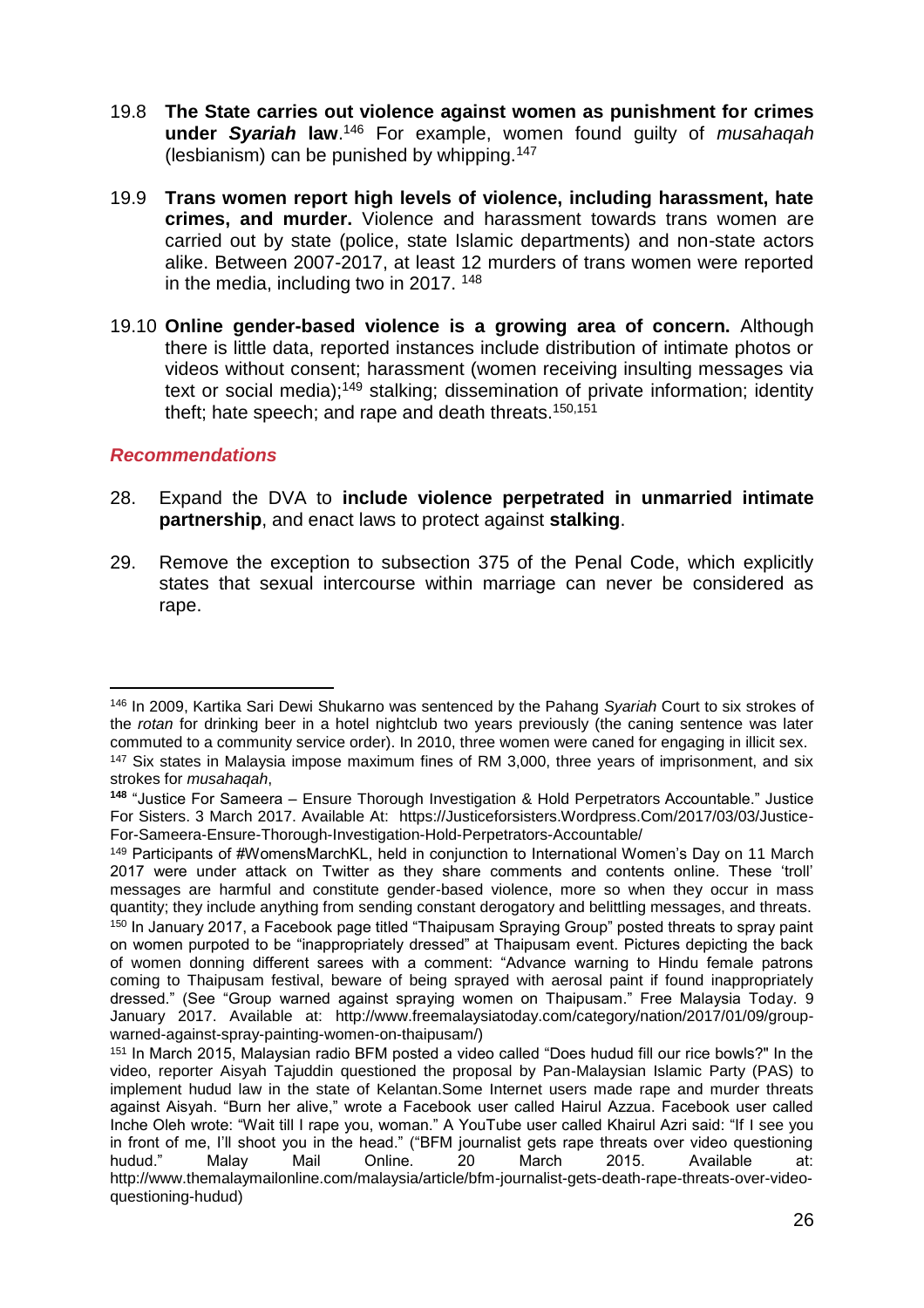30. **Conduct gender sensitisation trainings** with state agencies, including law enforcement agencies and within the criminal justice process to broaden understanding of gender and reduce discrimination.

### **General Recommendation 26: Migrant women workers**

26.1 Migrant domestic workers are denied the same rights afforded to all other workers under Malaysia's Employment Act 1955, including rest days, maternity benefits, and regular hours of work. In 2014, the Ministry of Human Resources drafted 'Regulations (Terms & Conditions of Employment) of Domestic Servants 2014.' However, the Regulations did not adequately protect the rights of domestic workers, who are uniquely vulnerable to abuse and labour rights violations. In May 2014, the Domestic Workers Campaign Coalition provided detailed recommendations to address gaps in the Regulations; however the government put these regulations on hold.<sup>152</sup>

### *Recommendations*

31. Sign on to the Domestic Workers Convention (C189). Include domestic workers as workers in the Employment Act 1955, and accord all benefits of the Act to domestic workers.

### **General Recommendation 28: State obligation to eliminate all forms of discrimination against all women**

- 28.1 The CEDAW framework of equality and non-discrimination has not been implemented into domestic legislation, which in turn has implicitly condoned continued discrimination in many areas of women's lives.<sup>153</sup> For example:
	- The judiciary, legal professionals, the police, Islamic religious affairs department officers, and State authorities **do not have adequate knowledge on the right to equality and non-discrimination** so that women's rights are respected, protected, promoted, and fulfilled.
	- There is **no avenue for redress for victims of discrimination and violence on the basis of sexual orientation and gender identity**. 154

l **<sup>152</sup>** In May 2017, the Ministry of Human Resources launched Guidelines and Tips for Employers of Foreign Domestic Helpers, which was devised with the ILO and contains information on laws and best practices related to recruitment and employment of foreign domestic workers. Although select NGOs were initially consulted on the Guidelines, there was no opportunity for NGO input into the final draft. (See "Guidelines, Tips for Employers Of Foreign Domestic Workers Launched." Malaysiandigest.com. 25 May 2017. Available at: http://malaysiandigest.com/news/677387-guidelines-tips-for-employers-offoreign-domestic-workers-launched.html)

<sup>153</sup> The impact of this discrimination is greater on some areas of women's human rights, such as women's sexuality rights, and the right to sexual identity and relationships. Women who are transgender, or who identify as lesbian or bisexual, face discrimination in many areas of their lives based on their sexual orientation or gender identity, which challenges the heteronormative and gender binary ideology of the state.

<sup>&</sup>lt;sup>154</sup> This is supported by research conducted by the Human Rights Watch which found that the police and the state Religious Department officials regularly arrest transgender women, who are then subjected to gross abuses. These acts of abuse have extended beyond the arrest as these women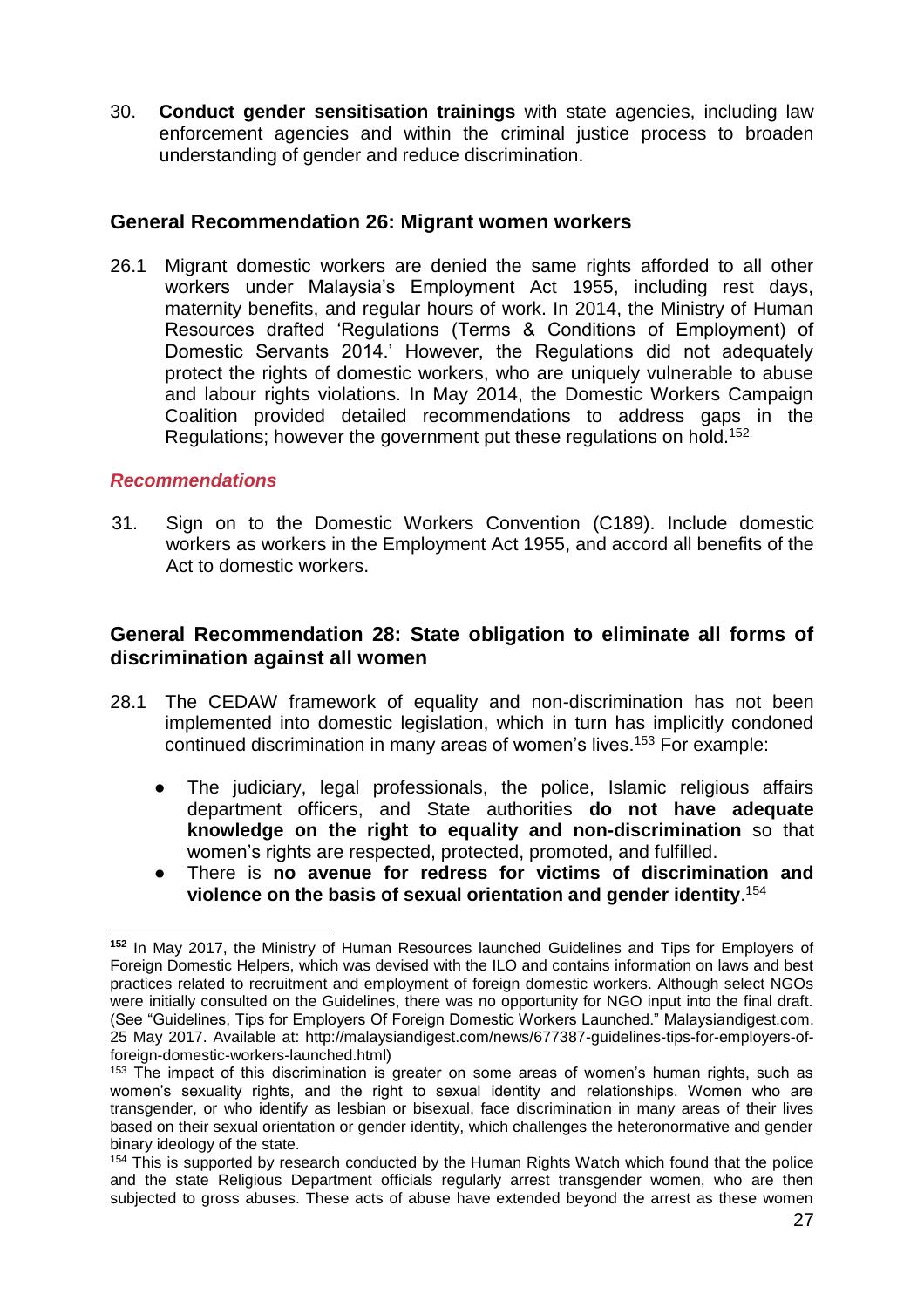- Section 21 of the Minor Offences Act 1955 allows for women and trans people to be charged for **indecent behaviour**.
- The Penal Code **criminalises consensual sex "against the order of nature."**
- State *Syariah* laws **criminalise consensual sexual relations between women** and **'cross-dressing**.'<sup>155</sup> <sup>156</sup>

### **General Recommendation 32: On the gender-related dimensions of refugee status, asylum, nationality and statelessness of women**

- 32.1 The government continues to detain women and children asylum seekers and refugees in poor conditions. **Female detainees are subject to sexual and GBV,<sup>157</sup> other forms of abuse, poor sanitation, and a lack of adequate food, water,<sup>158</sup> and medical care.<sup>159</sup>** Even pregnant and lactating women are detained and lack access to facilities and services appropriate to their needs.<sup>160</sup> Of particular concern is the arrest and detention of undocumented asylum-seeker and refugee women who have just given birth, and the detention of girls, either unaccompanied or with their family members.
- 32.2 Asylum seeker and refugee women continue to be denied legal status in Malaysia.161,162,163

l end up facing assault in custody and also while being imprisoned. The ongoing abuse and violation of their rights suggest that there is no avenue for redress. (See "Malaysia: Transgender People Under Threat: Eliminate Discriminatory Laws, Practices; End Violence." Human Rights Watch*.* 24 September 2014.

<sup>155</sup> Article 377A of the Penal Code serves to criminalise same-sex activity between men while other Syariah laws prohibit sexual relations between women and men. This demonstrates how Malaysia's court system works against the interests of the LGBT community in Malaysia. (See "Human Rights Watch Country Profiles: Sexual Orientation and Gender Identity." Human Rights Watch. 23 June 2017)

<sup>156</sup> In 2015, Malaysia's highest court has also upheld the ban on cross-dressing by transgender Muslim, after the Appeals court declared the ban to be unconstitutional, dealing a major setback in transgender rights. "Malaysia court upholds ban on crossdressing by transgender Muslim." Reuters. 8 October 2015. Available at: https://www.reuters.com/article/us-malaysia-verdictcrossdressing/malaysia-court-upholds-ban-on-cross-dressing-by-transgender-muslimsidUSKCN0S21CE20151008

<sup>157</sup> Sexual and Gender-Based Violence (SGBV) Factsheet, Malaysia. UNHCR. October 2017.

<sup>158</sup> Report of the Special Rapporteur on the right of everyone to the enjoyment of the highest attainable standard of physical and mental health, Dainius Pūras; Addendum; Visit to Malaysia. 19 November-2 November 2014 [A/HRC/29/33/Add.1]. Available at: [https://documents-dds](https://documents-dds-ny.un.org/doc/UNDOC/GEN/G15/087/06/PDF/G1508706.pdf?OpenElement)[ny.un.org/doc/UNDOC/GEN/G15/087/06/PDF/G1508706.pdf?OpenElement](https://documents-dds-ny.un.org/doc/UNDOC/GEN/G15/087/06/PDF/G1508706.pdf?OpenElement)

 $159$  Ibid.

<sup>160</sup> Ibid.

<sup>161</sup> Malaysia, as Member State of the Asian-African Legal Consultative Organisation (AALCO), should be guided by the *Final Text of the AALCO's 1966 Bangkok Principles on the Status and Treatment of Refugees* as adopted on 24 June 2001 at the AALCO's 40th Session in New Delhi, India. The Bangkok Principles set out to inspire Member States to enact national legislation for the Status and Treatment of Refugees and provide a guide to deal with refugee matters.

<sup>162</sup> Asia-African Legal Consultative Organization (AALCO), *Bangkok Principles on the Status and Treatment of Refugees* ("*Bangkok Principles*"). 31 December 1966. Available at: http://www.refworld.org/docid/3de5f2d52.html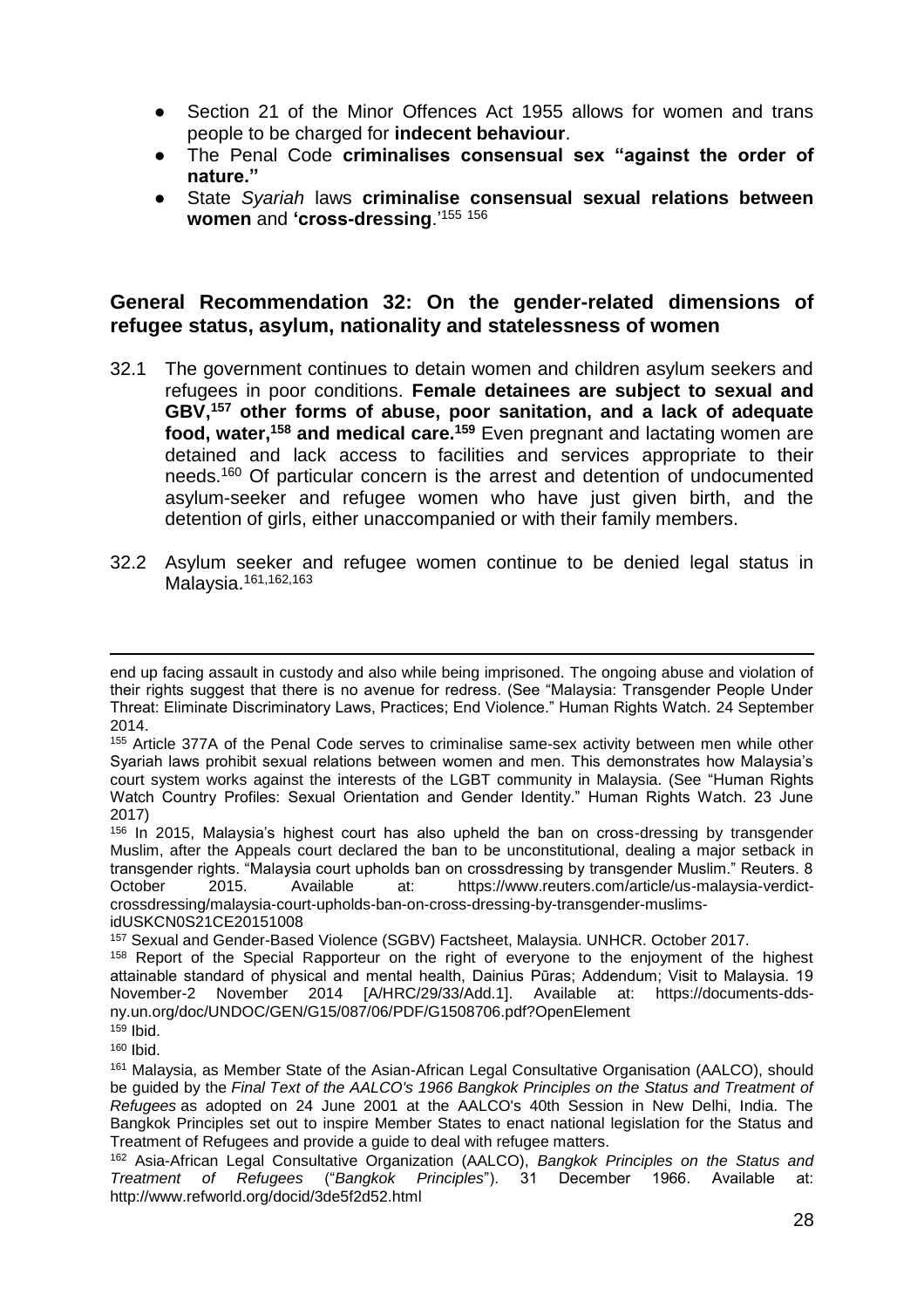32.3 Formal legal aid continues to be unavailable to asylum seekers and refugee women who are over the age of 18 and wish to access the justice system for SGBV or other crimes committed against them.

#### *Recommendations*

- 32. Adopt effective policies to improve the protection of refugee women,<sup>164</sup> including **granting** legal status, which would alleviate many vulnerabilities and risks.
- 33. Implement a policy to allow for an **alternative to immigration detention** for these groups, given the vulnerabilities of asylum-seeker, refugee girls and pregnant and lactating women.

# **General Recommendation 33: Access to justice**

- 33.1 Victims of violence still face significant barriers in accessing justice. Many victims face **secondary victimization** by agencies and the personnel involved in the criminal justice system.<sup>165</sup> This is often attributed to the lack of support services for victims and the complexity in navigating the criminal justice process.166,167
- 33.2 The lack of a comprehensive gender sensitisation policy and training within the criminal justice system has resulted in survivors of gender-based violence facing additional obstacles throughout the stages of the criminal justice process including harmful stereotypes and gender bias. <sup>168</sup> This includes **the requirement of corroboration in cases of sexual violence**, which does not have any statutory basis.<sup>169</sup>

l *Nb:* The Revised Bangkok Principles are declaratory and non-binding in character and aim inter alia at inspiring Member States for enacting national legislation for the Status and Treatment of Refugees and as a guide to deal with the refugee problems (see *"Bangkok Principles"*, pg. 6, *emphasis own*).

<sup>163</sup> This lack of legal status exacerbates the vulnerability of these women in many ways, including by limiting their ability to access justice and treatment for SGBV; precluding lawful access to the labour market, which forces these women into the informal labour market and makes them more susceptible to SGBV, withheld wages, and unsafe working conditions; restricting their access to healthcare as a result of being charged at the foreigner's rate or due to fear of arrest and detention when travelling to treatment centres; and curbing access to formal education through the public-school system.

<sup>164</sup> Pursuant to Article IV of the Final Text of the AALCO's 1966 Bangkok Principles on the Status and Treatment of Refugees as adopted on 24 June 2001 at the AALCO's 40th Session in New Delhi, India <sup>165</sup> *Gender Lens and Secondary Victimization through the Interagency process*. Presentation by Prema Devaraj at the 2016 National One Stop Crisis Centre Seminar, 13-15 July 2016, Penang, Malaysia

<sup>166</sup> *Seeking Justice for Victims of Sexual Crime* by James Lochhead and Tan Pek Leng, 2009

<sup>167</sup> *The Child and The Law: Through the eyes of WCC*. Presentation by Prema Devaraj Course on Managing Sexual Offences Against Children 11-13 May 2017, Judicial and Legal Training Institute (ILKAP), Malaysia

<sup>168 &</sup>quot;Perspectives on Domestic Violence: A Community Response to a Community Issue." Women's Aid **Aid Craanisation.** Available at: Available at:

http://www.wao.org.my/Perspectives+on+Domestic+Violence+2017+Report+by+WAO\_131\_6\_1.htm <sup>169</sup> "Seeking Justice" Public Prosecutor v Mohd Ridzwan Bin Md Borhan (2004) 5 MLJ 300, 302. Page 55.